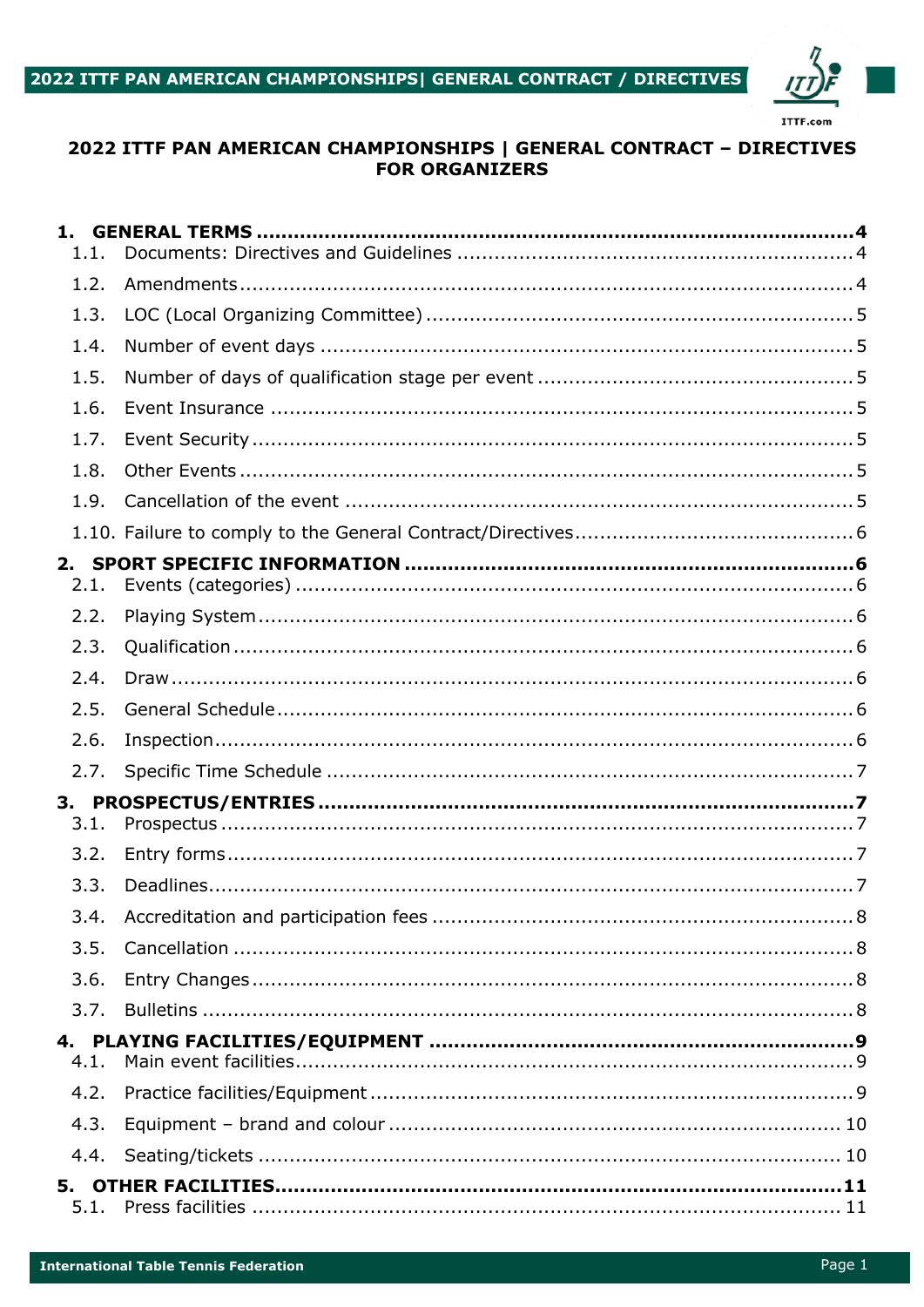# 2022 ITTF PAN AMERICAN CHAMPIONSHIPS| GENERAL CONTRACT / DIRECTIVES



| 5.2. |  |  |  |  |
|------|--|--|--|--|
| 5.3. |  |  |  |  |
| 5.4. |  |  |  |  |
| 5.5. |  |  |  |  |
| 5.6. |  |  |  |  |
|      |  |  |  |  |
| 6.1. |  |  |  |  |
| 6.2. |  |  |  |  |
| 6.3. |  |  |  |  |
| 6.4. |  |  |  |  |
| 7.1. |  |  |  |  |
| 7.2. |  |  |  |  |
| 7.3. |  |  |  |  |
| 7.4. |  |  |  |  |
| 7.5. |  |  |  |  |
| 8.1. |  |  |  |  |
| 8.2. |  |  |  |  |
| 8.3  |  |  |  |  |
| 8.4  |  |  |  |  |
| 8.5  |  |  |  |  |
| 8.6  |  |  |  |  |
| 8.7  |  |  |  |  |
| 8.8  |  |  |  |  |
| 8.9  |  |  |  |  |
| 8.10 |  |  |  |  |
| 9.1. |  |  |  |  |
| 9.2. |  |  |  |  |
| 9.3. |  |  |  |  |
| 9.4. |  |  |  |  |
|      |  |  |  |  |
|      |  |  |  |  |
|      |  |  |  |  |
| 9.5. |  |  |  |  |
|      |  |  |  |  |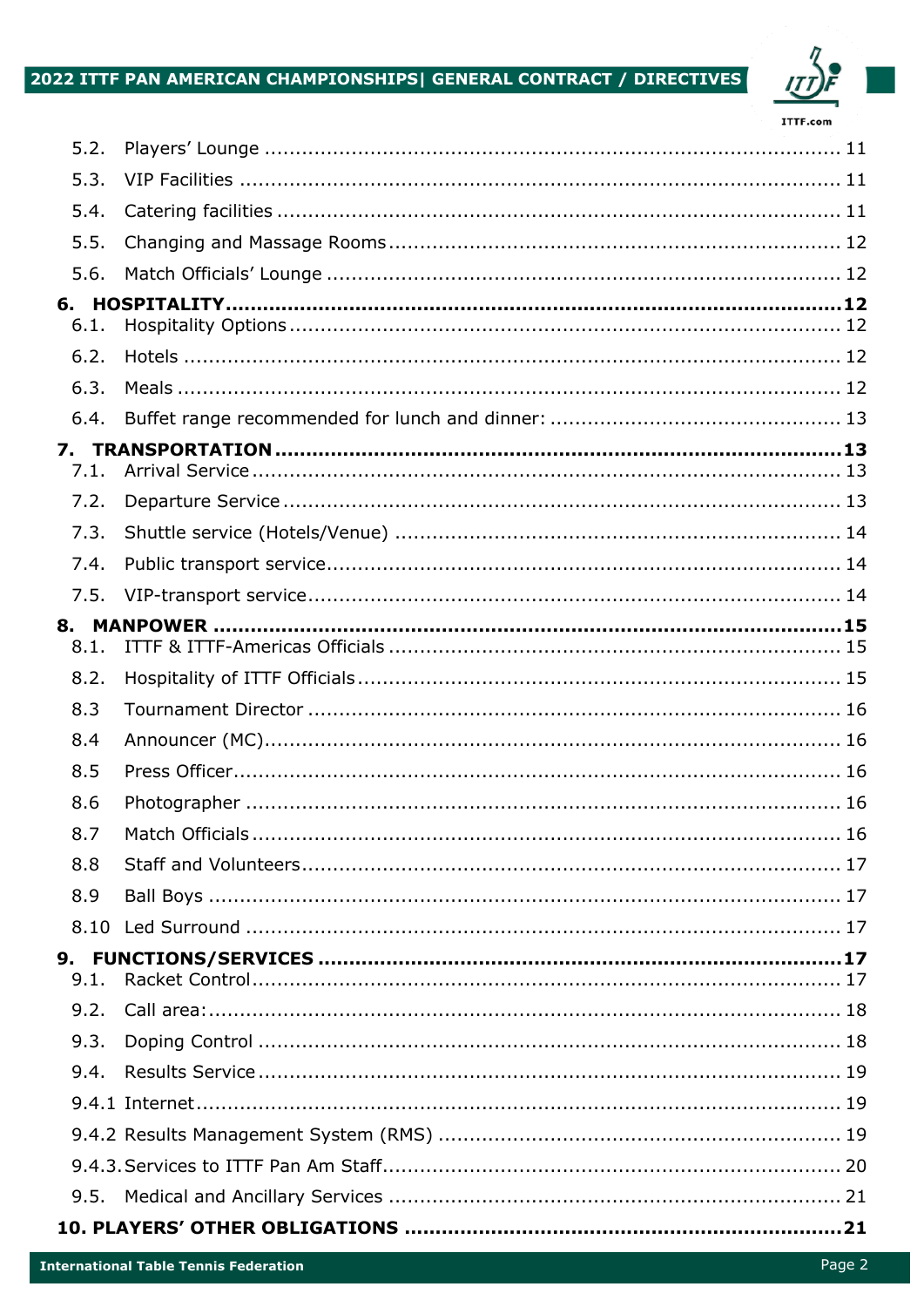# 2022 ITTF PAN AMERICAN CHAMPIONSHIPS| GENERAL CONTRACT / DIRECTIVES

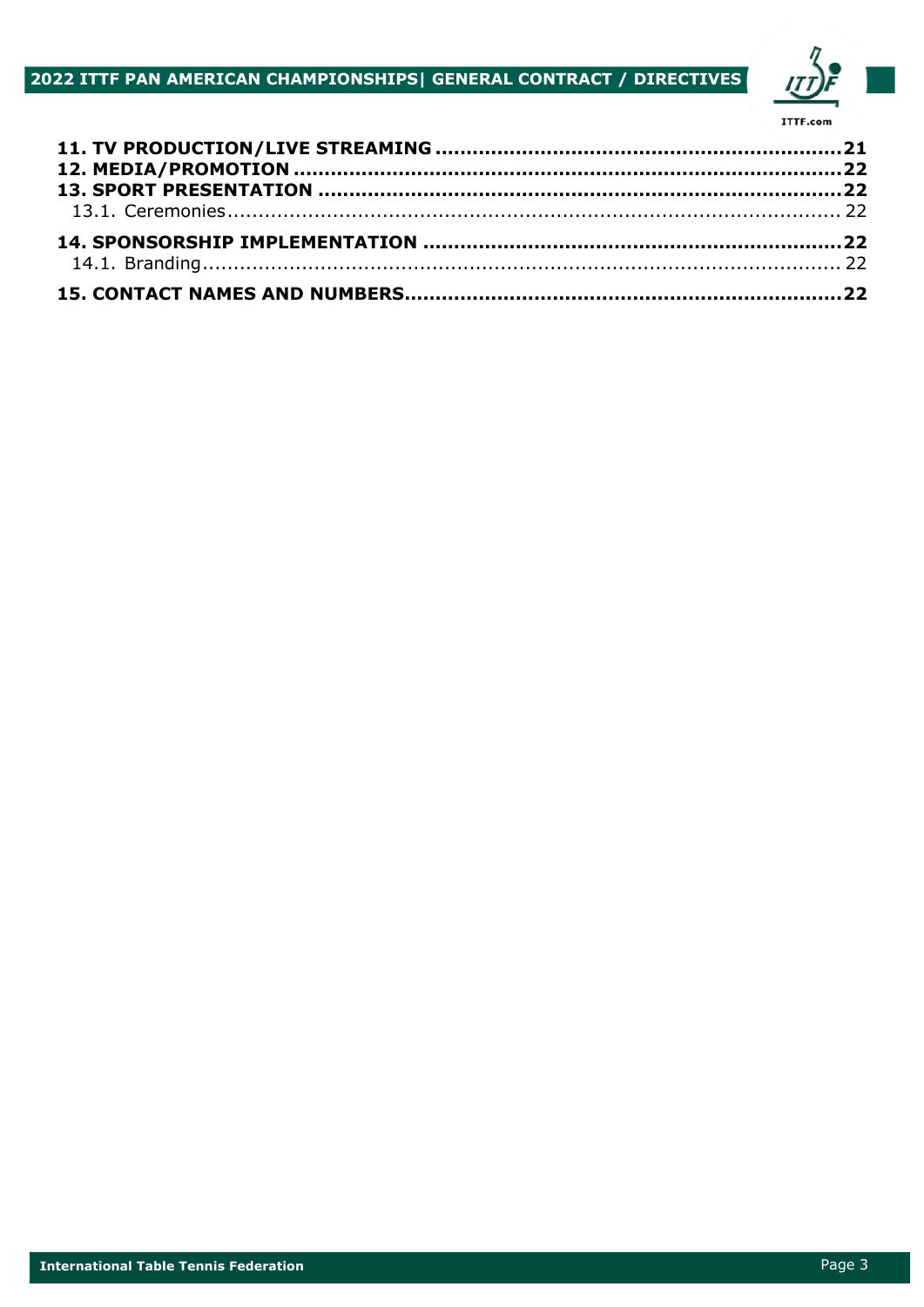

### **1. GENERAL TERMS**

This document forms part of the agreement between the International Table Tennis Federation (ITTF), Pan American Table Tennis Confederation (ITTF-AMERICAS) and the Organizing Committee (OC) of the event (whereas the National Association (NA) or any other body assigned the organization of the event by the NA).

ITTF-Americas is responsible for marketing aspects.

The LOC has the duty to take all measures that it may deem necessary for the success of the event. However, such measures shall be subject for approval by the ITTF & ITTF-Americas. Furthermore, the LOC must work closely and efficiently with the ITTF Staff & ITTF-Americas in following the progress on the organization of the event, by providing all plans and proofs of implementation of all requirements.

The ITTF-Americas, ITTF and LOC agree that the following terms and conditions apply for the event.

The parties agree that the following terms and conditions apply, for the 2022 ITTF Pan American Championships:

## **1.1. Documents: Directives and Guidelines**

- a. The ITTF publishes several "Directives" and "Guidelines", which are the basis for the organizational standards a Pan American events should comply to:
	- Pan American Championships Directives
	- Pan American Championships Sport Specific Information
	- Sponsorship Implementation Guidelines (Drawings of the playing courts)
	- TV Production Guidelines & TV Graphics
	- Sport Presentation Guidelines
	- Media Guidelines
	- Ranking Default Policy for no-shows
	- ITTF Handbook
	- Racket Control requirements
	- Players' Services
	- COVID-19 Protocols

The ITTF America are responsible:

• to ask the LOC to counter-sign a declaration form, confirming access to the latest versions of all documents that form the "Event Guidelines", all to be marked with "Version\_YEAR\_MM\_DD".

### **1.2. Amendments**

The document "Event Guidelines", constitutes an integral part of the "Event Contractual Agreement", and may be amended from time to time as needed.

Amendments:

• may occur during or after each ITTF and ITTF-Americas Site Inspection.

- may can occur depending on the changes due to COVID-19.
- will not take place without ITTF and ITTF-Americas discussing with the LOC.

• will be communicated in writing and the amended version of the file will include all mark-ups for easier reference.

• will be confirmed between the two parties and the ITTF & ITTF-Americas will send a clean version of the amended document for both parties to confirm and sign.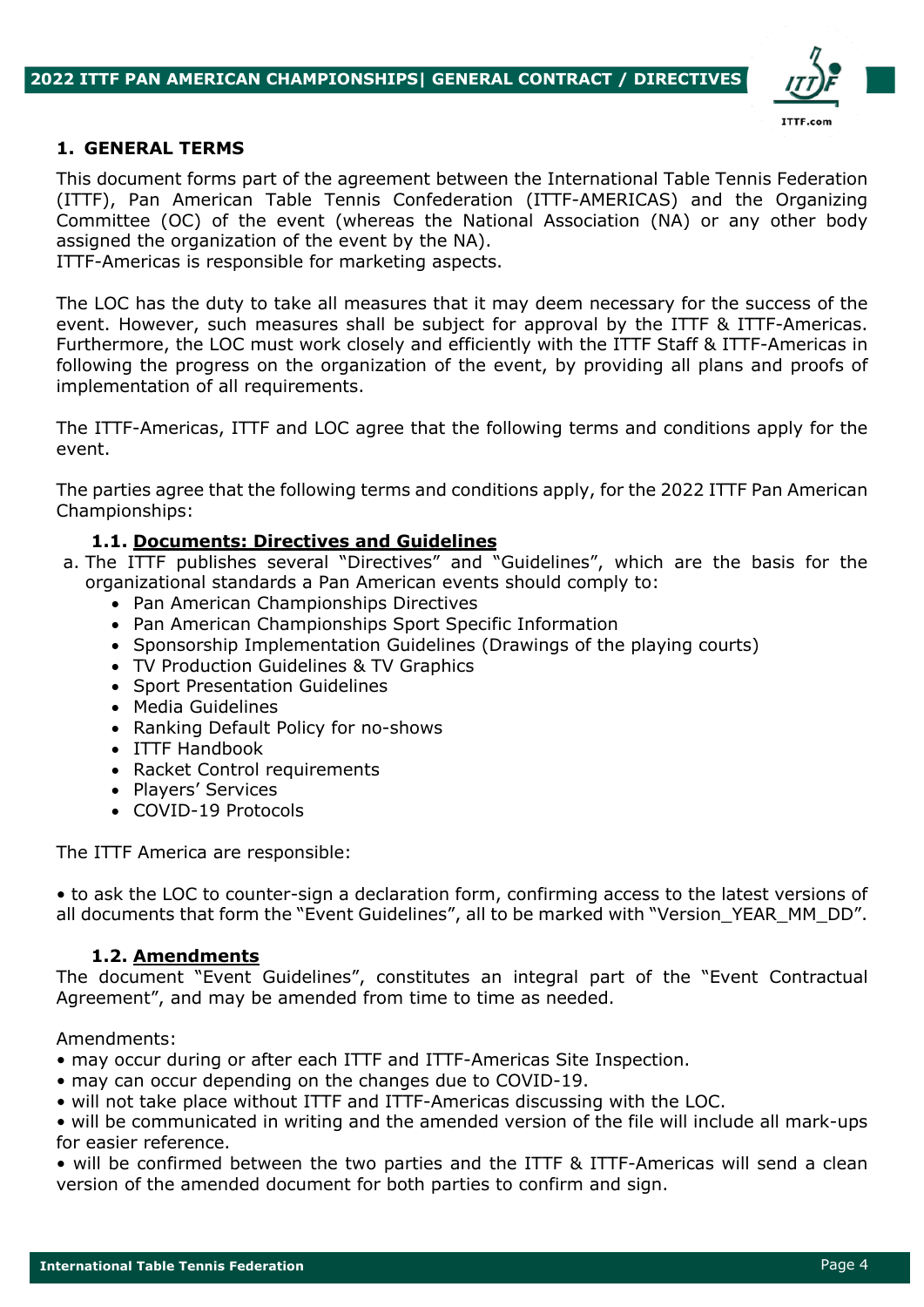

## **1.3. LOC (Local Organizing Committee)**

The National Association and the local authorities collectively form the LOC.

However, the National Association is ultimately responsible to the ITTF & ITTF-Americas, for all matters pertaining to the event.

The LOC is responsible to:

• engage the adequate number of employees (including but not limited to Event Manager, Marketing Manager, Sponsorship Manager, VIP Manager, Media Manager, Technical Manager, Results Manager, Venue Operations Manager, Logistics Manager, Transport Manager, Food and Beverage Manager, Security Manager, Accreditation Manager, Manpower Manager, etc.)

• engage sufficient number of volunteers for a smooth preparation and implementation of the event, as detailed in these guidelines.

• follow COVID-19 protocols with professionals' people.

### **1.4. Number of event days**

Total of the days: 7 days

### **1.5. Number of days of qualification stage per event**

No qualification days

#### **1.6. Event Insurance**

The OC shall be responsible in purchasing event insurance during the period of the whole event (incl. qualification days and main draw) to cover the liability of its employees, participants and volunteers; however, the LOC will not be responsible at all for any expenses of the participant delegations due to COVID-19 if any case arises.

All participant delegations need to provide travel insurance include COVID-19 before arriving at the host country.

### **1.7. Event Security**

The LOC is responsible to:

• provide sufficient security forces to ensure the complete safety of the visiting participants, spectators, and all guests/partners.

• ensure that all equipment used for the event (e.g., lights, tribunes, LEDs, etc) is safe and according to high safety standards.

### **1.8. Other Events**

a. The OC **cannot** offer any **additional** events, running in parallel to ITTF Pan American Championships.

### **1.9. Cancellation of the event**

In case the event is not held or cancelled, for whatever reason (except a natural situation as Hurricane, earthquake, tsunami, terrorism, pandemic), the host association will be responsible for all consequences, including but not limited to, financial and logistical claims made by the participating NA(s) and the ITTF & ITTF-Americas.

If the event is cancelled: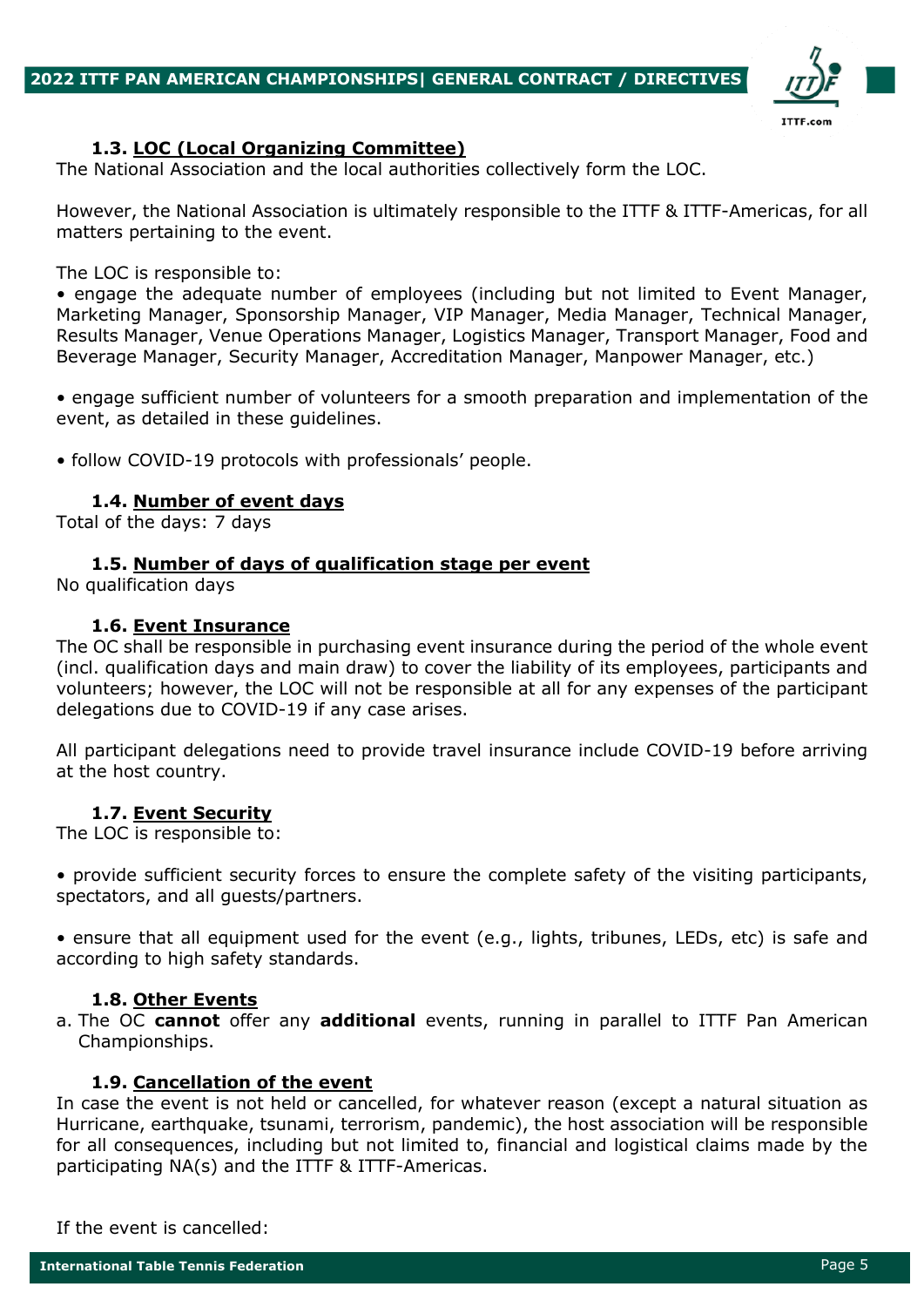

- a. at any time before the event start date, the host association will not be awarded an ITTF Pan American events for 3 years.
- b. within 3 months before the event start date, the host association will be fine with US\$10.000, plus any loss of sponsorship suffered by the ITTF, ITTF-Americas, or costs incurred by the ITTF, ITTF-Americas or NA(s), and the host association will not be awarded a ITTF Pan American events for 3 years.

## **1.10. Failure to comply to the General Contract/Directives**

The National Association as the organizer (LOC) of the ITTF Pan American Championships, mentioned in the specific agreement signed, undertakes to take care of the following directives. Any failure to meet the requirements and to fulfill the points of the general contract/directives might have financial consequences, in the form of deduction from the ITTF contribution.

## **2. SPORT SPECIFIC INFORMATION**

# **2.1. Events (categories)**

### a. **Mandatory:**

- Men's, Women's and Mixed Doubles mandatory
- Men's and Women's Singles by invitation mandatory
- Men's and Women's Teams mandatory

## **2.2. Playing System**

- a. **Men's and Women's Teams:** Simple Knock out.
	- All matches are played best of 5 games, in all stages of the competition.

### b. **Men's, Women's and Mixed Doubles:** Simple Knock out

• All matches are played best of 5 games.

### c. **Men's and Women's Singles:** Simple Knock out

• All matches are played best of 7 games.

### **2.3. Qualification**

The ITTF Pan American Championships will be qualifying for the 2023 World Individuals Table Tennis Championships.

### **2.4. Draw**

- a. The draw is done 1 day prior to the start the event, not later than 17:00.
- b. The draw has to be conducted by the Referee assisted by the ITTF Competition Manager.
- c. Seeding is done with the latest World Team Ranking before of the competition, World Doubles Ranking and World Singles Ranking with separation by association.

## **2.5. General Schedule**

### a. Mandatory: **7 days**

b. For schedule options, please contact the ITTF Pan Am Competition Manager for more details. The ITTF Pan Am Competition Manager will support in providing the schedule.

### **2.6. Inspection**

The Pan American events will have one inspection or maximum 2 inspections previous to the event minimum 2 days and maximum 4 days, the ITTF Pan Am Competition Manager will coordinate with the LOC the possible dates.

The responsibilities of ITTF – ITTF-America and the LOC for this inspection are:

a. ITTF will cover the flight expenses of the ITTF Pan Am representative in Marketing and Competition and any additional visits or any additional members of the ITTF Staff.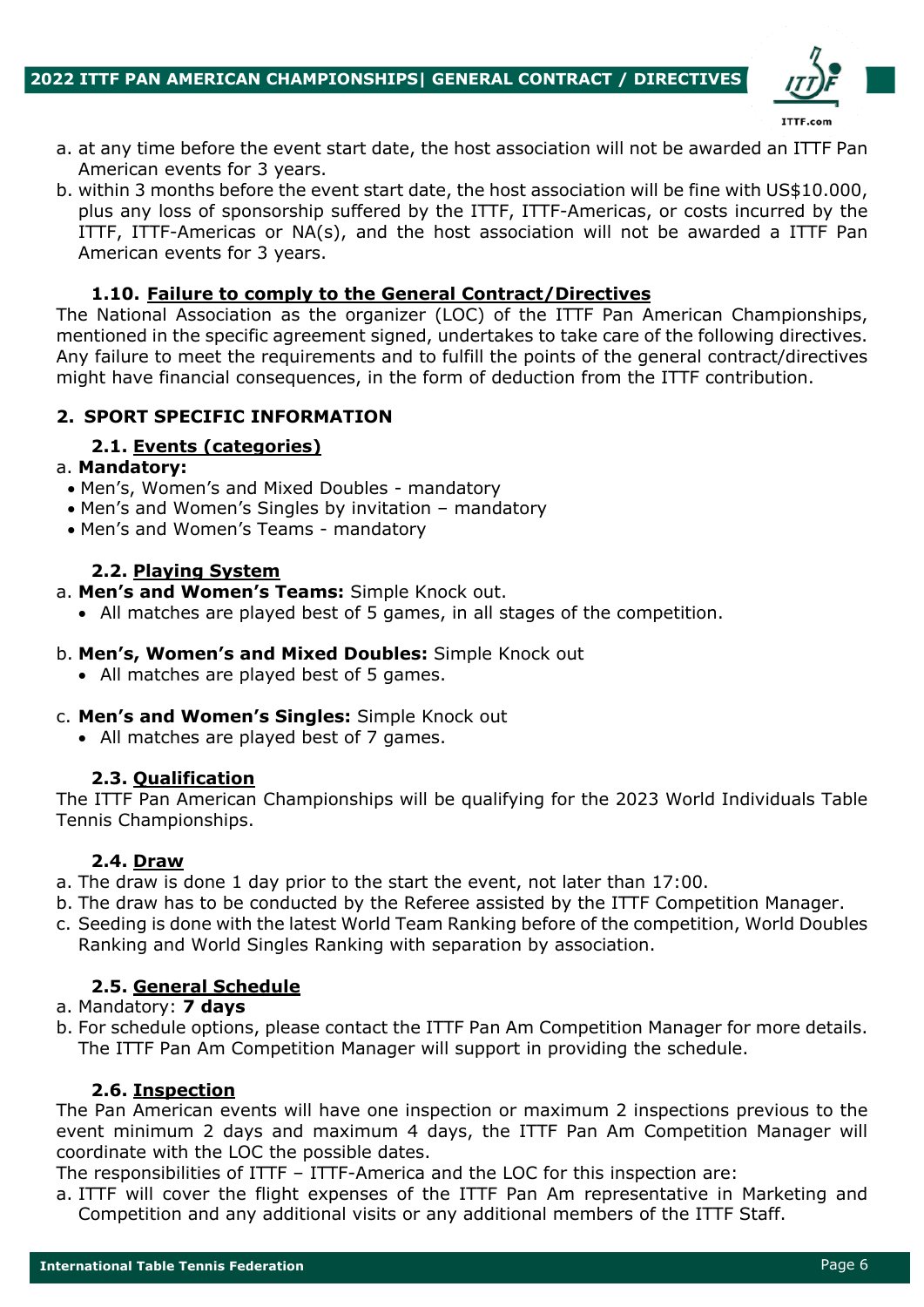

- b. ITTF will cover the PCR test previous flight to the final destination.
- c. The Local Organizer Committee will cover the hospitality includes (local transport, meals, Accommodation in a single room) during the inspection for the Competition Manager and the Marketing Manager.

## **2.7. Specific Time Schedule**

- a. Earliest start of matches is **09:00 am** during all days of the qualification stage.
- b. The entire time schedule for the event will be prepared, by the ITTF Competition Manager, based on TV needs and local conditions for discussion with the OC.
- c. The time schedule will be approved by the ITTF Competition Manager:
- Provisional time schedule: **30** days prior to the main event.
- d. The time schedule for the event has to be agreed upon between the LOC and the ITTF Competition Manager or ITTF Pan American Competition Manager.

# **3. PROSPECTUS/ENTRIES**

## **3.1. Prospectus**

The "**Prospectus"** forms the "invitation" document for all NA(s), invited that would like to participate to an Event. The Prospectus:

- a. contains specific information related to the event, e.g., dates, location, accommodation fee for accompanying people, deadlines for entries, players' obligation etc.
- b. provided by the ITTF, in a common template for all Pan American Championships.
- c. completed by the LOC and returned to the ITTF Pan Am Competition Manager for final approval.
- d. be confirmed in due time and published at least 2 months before the event on the Event Page.

## **3.2. Entry forms**

Entry form must be:

- a. prepared by the ITTF, (will be using the ITTF Online Entry System).
- b. a common template for all Pan American championships for accommodation and travel details
- c. published on the Event Page, together with the Prospectus.
- d. completed by the NA(s) participating at the Event and template submitted to the ITTF and OC.

## **3.3. Deadlines**

- a. **Final entries deadline**: **30 days** before the starting date of the event. The deadline for the final entries is automatically set 30 days before the starting date of the event in the Prospectus, after this time the ITTF call to the reserve teams as specified in the prospectus. **No late entries will be accepted.**
- b. **Entry cancellations deadline: 5 days before the starting date** of the event **at 12:00 local time.** After this deadline, the penalty for no-show policy will be applied.
- c. **Room cancellation deadline** is fixed to **5 days before the starting date** of the event.
- d. **Payment deadline:** is fixed to **2 days before the starting date** of the event. If an association wants to make the payment via bank transfer, the OC have to receive the money on their bank account by the deadline indicated in the Prospectus point "Deadlines". If the amount is not transferred by this date, the OC can ask for cash payment on site, so that the participating delegation will have the right to receive their accreditations.
- e. **Final deadline to all teams and players: 10 days** before the starting date of the event.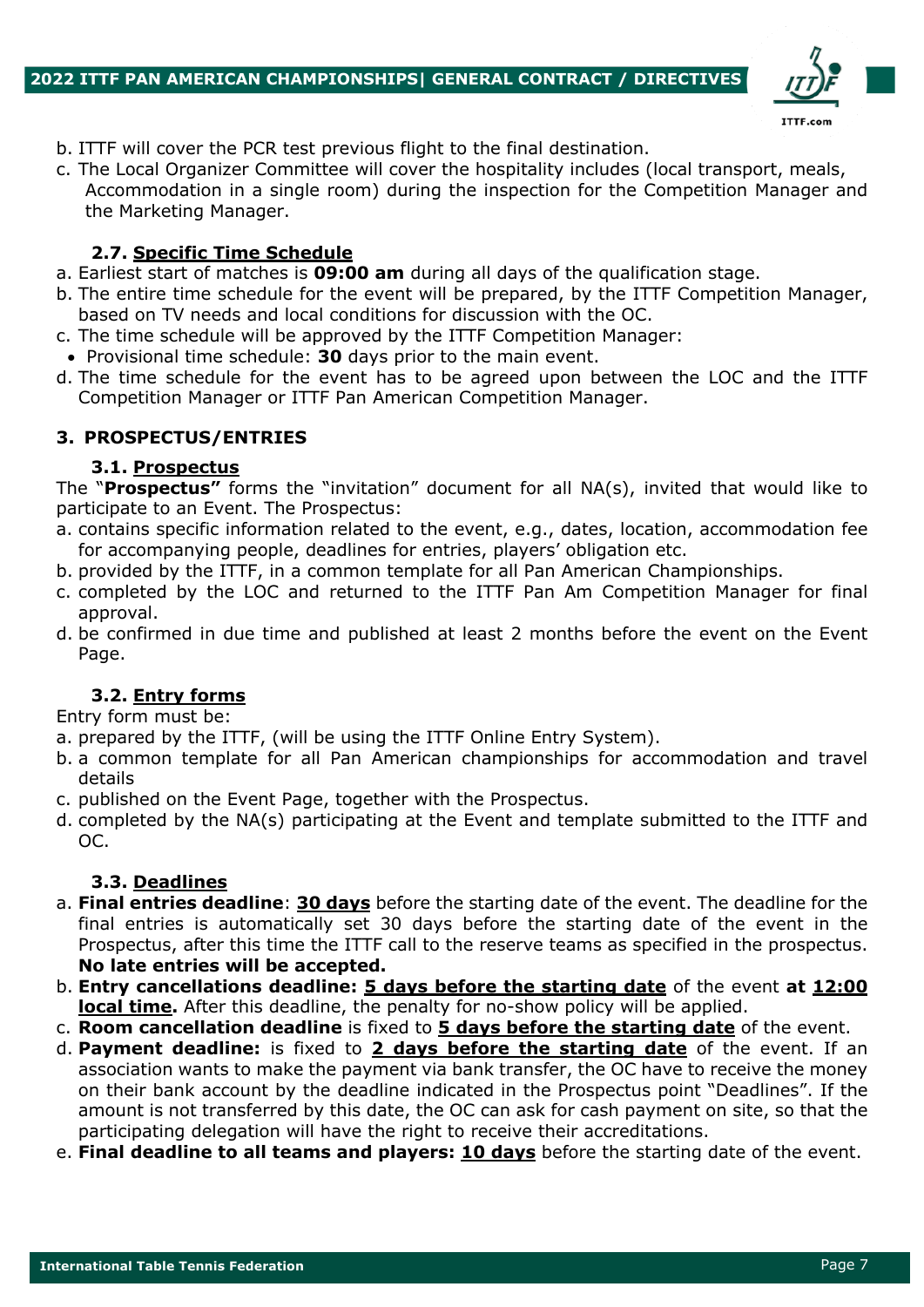

## **3.4. Accreditation and participation fees**

• The official delegation must take the official packet offered by the LOC, the LOC need to provide as obligation accreditation for the players, coaches, delegates, ITTF Officials. Authorities, ITTF Pan Am Staff, local staff.

### **Accreditation center details:**

- For ITTF Officials and Staff: TBA Place (preferably at the hotel(s))
- For Delegations: TBA Place
- For Referees and Umpires: TBA Place
- For Media: Press Center

**Important:** Check COVID-19 Protocols

## **3.5. Cancellation**

### a. **Cancellation after the deadline:**

- **The players make the cancellation after the deadline**, will be liable severe **loss of World Ranking points** (to be determined under the World Ranking structure). This penalty will only be waived if a Medical Certificate is presented, certified by a professional and qualified doctor.
- There will be a charge of **US\$ 100** cancellation fee for each player cancelled after the final entry deadline. A cancellation fee will be charged for all coaches, medical, accompanied person, delegates who booked the official hotel package as well and cancel their participation.

### b. **Room cancellation fee:**

- In addition to the cancellation fee, there will be a charge of **one-night costs** (official hospitality package in a double room).
- If the room cancellation is 5 days before to start the competition, there will be a charge of **all-nights costs** (official hospitality package).
- It is the responsibility of the LOC to inform the Competition Manager on site before the end of the event about outstanding cancellation fees payments. If the information is not received, the ITTF will not consider late requests and the OC will need to solve outstanding payments directly with the NA(s) concerned.
- NA(s) with pending payments of cancellation fee(s), will not be allowed to enter any ITTF event, as long as the payment is not fulfilled.

**NOTE:** If a member of any delegation is detected with a positive COVID test 3 or 2 days before the competition, this obligation can be dismissed. The NA must present the corresponding evidence signed by an official authority.

## **3.6. Entry Changes**

Changes the Singles entries after the final entry's deadlines, respectively are allowed as following:

a. Changes, after the final entry's deadline, are allowed but the NA cannot include more players after the deadline, this change need to request and need to be accepted by the ITTF Pan Am Competition Manager.

## **3.7. Bulletins**

The LOC can issue bulletins, which in general:

- must be issued in English and Spanish and in any other language if deemed necessary.
- should be approved by the ITTF-Americas.
- will be sent by the ITTF and/or LOC to ITTF stakeholders.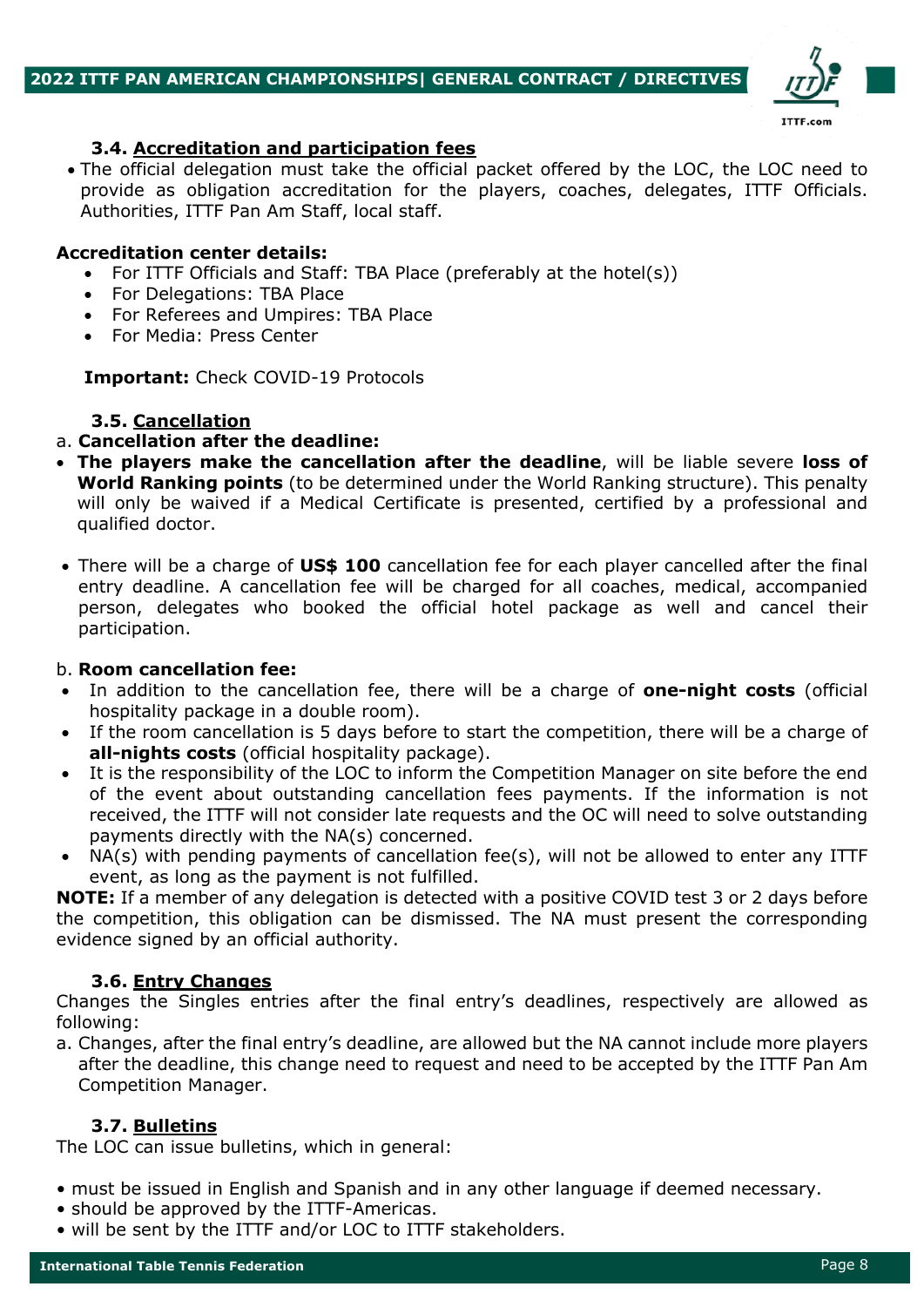

## **4. PLAYING FACILITIES/EQUIPMENT**

## **4.1. Main event facilities**

The main events are the "**show case"** of our sport. Following are the **Rules & Regulations** for the main events on the ITTF Pan American event,

- in addition to the rules and regulations of the ITTF Handbook:
- a. The set-up of one (1) TV-court(s) (show-courts) **is obligatory from the beginning.**
- b. The size of such a TV-court is standard: **10 m x 20 m** and the playing area is defined by 36 pyramid surrounds and 4 corners. Minimum one (1) court should be in these dimensions with LED-screens from day 1 (at least on the short sides) and small adjustments in the size of the other seven (7) courts, can be agreed in advance, in case the venue dimensions do not allow such a set-up. The show court the estimated dimensions (including space for cameras etc. on all 4 sides, is  $\sim$  15 m x 25m)
- c. All costs related to the eight (8) courts will be borne by LOC.
- d. The show-court tables and the other tables will be provided by LOC, no additional logo or name of the equipment supplier is allowed on the undercarriage. For the show court(s) the OC will be provided with specially designed surrounds by LOC
- e. For the show court(s) the OC will be provided with specially umpires' tables and umpires' chairs by LOC. Each LOC is responsible to inform ITTF about delivery address and contact person for shipment at least 4 months in advance.
- f.The colour of all the printed Advertisement boards (A-boards) around the TV-Court / Show Court should be uniformed. **The color used must be cool Gray # 2C.**
- g. Use of **ITTF approved sports flooring** is mandatory. The sports flooring will be provided by LOC.

The LOC is responsible to ensure 1300 lux for the competition venue(s) with TV tables and ensure 1000 lux for the competition venue(s) with non-TV tables. Ensure box-ring lighting for the 1 show court table, according to Annex: Lights Guidelines

- i. The temperature in any of the halls CANNOT be below 16°C and greater 25°C. if the weather of the city where will be the tournament is below **16°C** or higher **25°C**, the venue needs to have **heating** or **AC**.
- j. The arena is under preparation and organizers must give the participants a chance to practice at least the **day before** the competition starts. The Main hall must be available from 10:00 am – 10:00 pm for the players to practice.
- k. Once the competition starts, practice in the competition hall is only possible before the start of the competition day, unless the Competition Manager on site prepares practice schedule for other period(s), in case of special circumstances,
- l. Venue must be open minimum 2 hours before the first scheduled match, on each competition day.
- m. The height of the venue must be at least 8 meters from the floor to the luminaries.

## **4.2. Practice facilities/Equipment**

A separate practice facility should be provided for the event, and should:

- a. Be ideally within walking distance from the main arena, preferably within the same building.
- b. Have **SIMILAR** playing conditions as the tournament itself.
- c. Have the same equipment (brand, type and color), as the equipment used for competition.
- d. Have playing conditions as close as possible to the conditions for competition (floor, light, temperature, etc.)
- e. For the event it is suggested to set up at least 16 Practice for 8 Competition tables in enough space following the Covid-19 Protocols.
- f.The training area must to be ready minimum 2 days before of the event.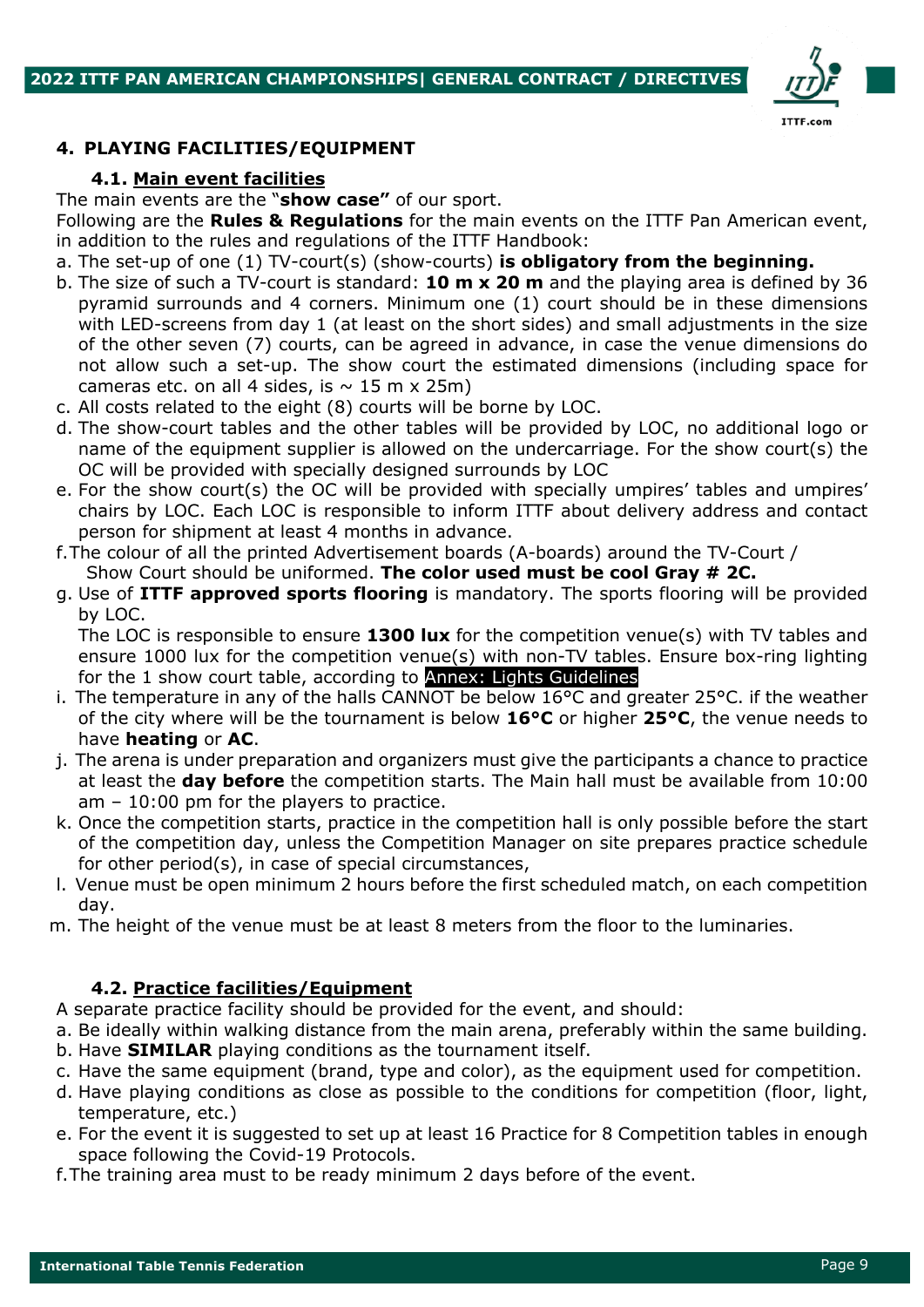### **2022 ITTF PAN AMERICAN CHAMPIONSHIPS| GENERAL CONTRACT / DIRECTIVES**



### **4.3. Equipment – brand and colour**

- a. **Floor:** Will be provided by LOC and must be ITTF Approved.
- b. **Tables:** Will be provided by LOC and must be ITTF Approved.
- c. **Balls:** DHS balls, as supplied by LOC for the event.
- d. **Surrounds:** A-Boards (blue color inside red color outside). Advertisements should be approved by the ITTF. Any other additional, secondary row of surrounds must be either blank or printed with the logos of the show court and the same percentage.
- e. **Equipment types:** In all facilities, tables should have the same brand, and color. It is very important that all tables have the exact same tabletops (including thickness, material etc).

## **4.4. Seating/tickets**

Sufficient number of seats must be guaranteed for VIPs, spectators, officials, players, coaches, umpires and volunteers, at all times including the finals following the COVID-19 protocols.

## **4.4.1 General seating:**

The LOC is responsible to:

• discuss with the ITTF & ITTF-America the total number of seats required, based on each market and also following the COVID-19 protocols.

• work with a professional ticketing and promotion company to ensure successful tickets' sales if the country accepts spectators.

• allocate a minimum of 30 VIP seats.

• reserve a minimum of 20 VIP seats for the ITTF officials and sponsors, in the main competition hall. The seats must have a clear view over the venue and needs to be placed so that the VIP guests will not be in the main cameras at any time.

- position the VIP seats, in close connection to the VIP-area following the COVID-19 protocols.
- provide to the ITTF, ITTF-Americas up to 10 daily VIP-passes/tickets, free of charge.

• provide to the ITTF, ITTF-Americas up to 20 transferable regular tickets per day, free of charge.

• provide to the ITTF Sponsors an additional number of VIP-passes/tickets, as indicated in the sponsorship contracts.

• provide a small lounge for the ITTF sponsors/VIP to use with easy access to the VIP-seats following the COVID-19 protocols.

• reserve sufficient number of seats in a special tribune for the players, coaches and other officials of the participating delegations following the COVID-19 protocols.

• allocate a separate tribune with designated seats for the referees, commissioners etc., in agreement with ITTF-Americas, following the COVID-19 protocols.

## **4.4.2 Technical/Operational Desk**

A technical desk should be setup, with the following basic requirements:

• off the FoP, but in close proximity with direct access and clean view.

• sufficient number of working desks and chairs for  $\sim$ 15 persons (8 seats to be reserved for ITTF-Americas, ITTF, 3 for Match Officials and additional seats as needed for the LOC staff and partners) following the COVID-19 protocols.

• sufficient number of power sockets and ethernet ports.

• branded and covered as needed to be off the camera views. If needed, there should be an additional branded PVC or other material of  $\sim$ 30cm height, to cover all materials on the working desks.

- Minimum 60cm space behind the chairs (in sitting position) for people to walk.
- Minimum 2 meters space between each chair (in sitting position).
- Small table lamps if the desk will be too dark at times.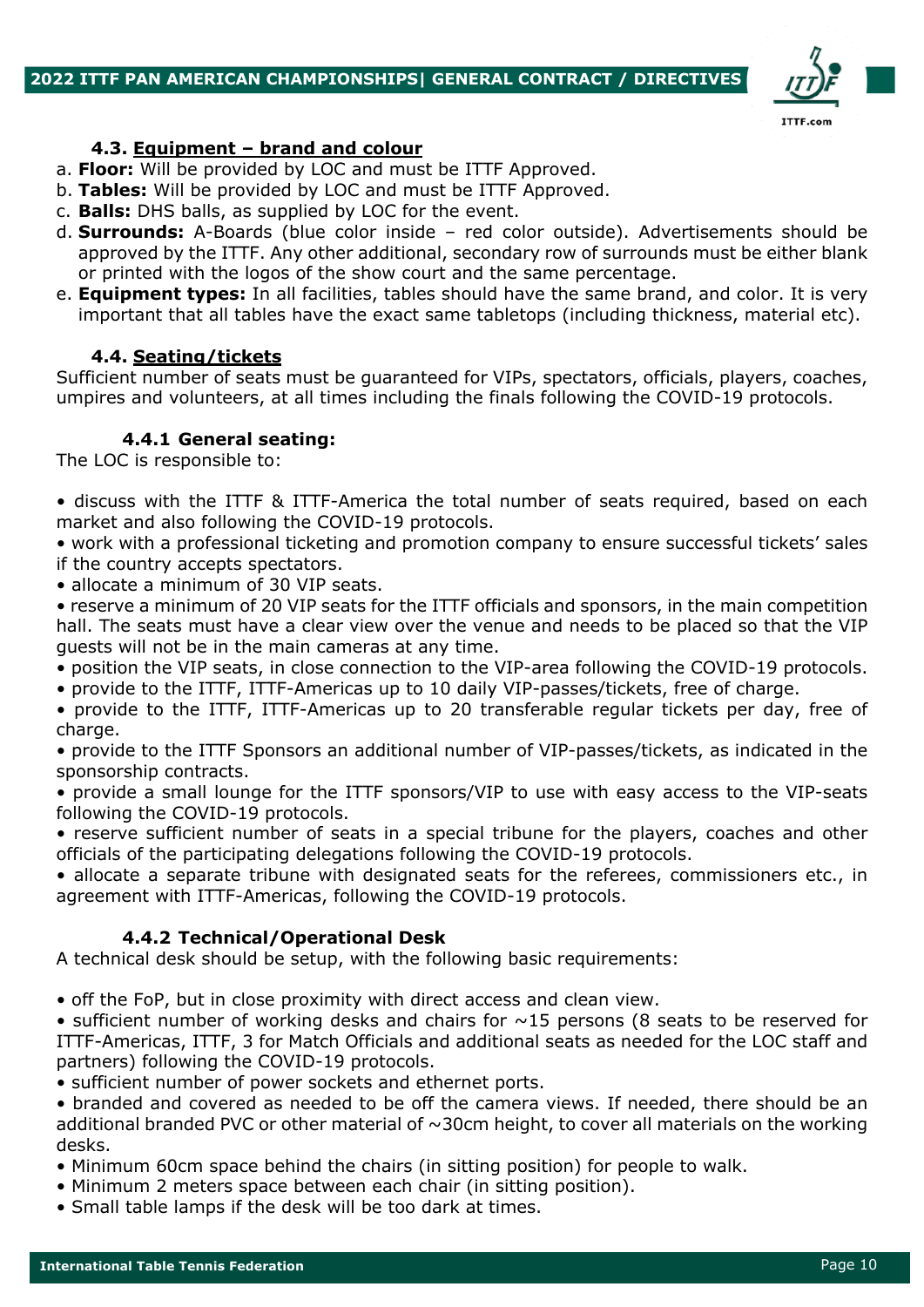

### **5. OTHER FACILITIES**

## **5.1. Press facilities**

In order to ensure full coverage and reach a wide audience, all necessary steps shall be taken by the ITTF, ITTF-Americas and LOC to facilitate the work of the different media covering the event. It is essential that the LOC conceives and installs infrastructure, technical facilities and services which consider suggestions and recommendations of the ITTF and its partners, the International Sports Press Association (AIPS) and national sports press associations.

Press facilities should be according to the **ITTF Media requirement** document and **following the COVID-19 protocols.**

## **5.2. Players' Lounge**

Players' Lounge is **mandatory for all 7 days following the COVID-19 protocols** and should be given to players and coaches by accreditation. The LOC is responsible to offer:

- Snacks, sandwiches, instant noodles and fruits in good conditions in disposable container.
- Soft drinks, hot and cold water in disposable container
- Chairs (sofas and comfortable chairs) and tables should be available.
- TV and possibly music should be offered.
- Sufficient options for vegetarians.

## **5.3. VIP Facilities**

The VIP area is an important part of the event where sponsors, partners and other important persons meet and socialize with each other. The points listed below are crucial to make the VIP area a success, however, the LOC must work hard to create a unique and friendly atmosphere. The VIP area must also be nicely branded in accordance to the general branding of the venue.

The LOC must appoint a VIP Manager to:

• be the main contact for ITTF-America Staff for all matters regarding VIP (no later than 3 months before the event).

- be the main person in charge of the VIP implementation.
- be the person in daily contact with the catering staff and the event manager.
- ensure that a daily newsletter and other information must be available in the VIP area.

### **5.4. Catering facilities**

VIP Lounge is **mandatory for all 7 days following the COVID-19 protocols** and the following should be offered:

- Meals should be provided each day. During meals hot food must be served with some local specialties, international food, salads, vegetarian options
- Finger food and beverages should be available from 30 minutes before the start of the first match of each day and until 15 minutes after the end of the last match. The food choices can be adapted to the time of the day (e.g. more breakfast type of options at morning and other food in the afternoon).
- Finalists of the event have to get access to the VIP Lounge on the final competition day.
- TV-screens showing the world feed
- TV-screens showing live results
- Private meeting areas
- The furniture must be more than standard equipment
- Being able to create atmosphere, by dimming the light
- Dinnerware and cutlery (glass/porcelain and stainless steel)
- Flowers, candles or other decorations on the tables
- Napkins (paper or fabric) on all tables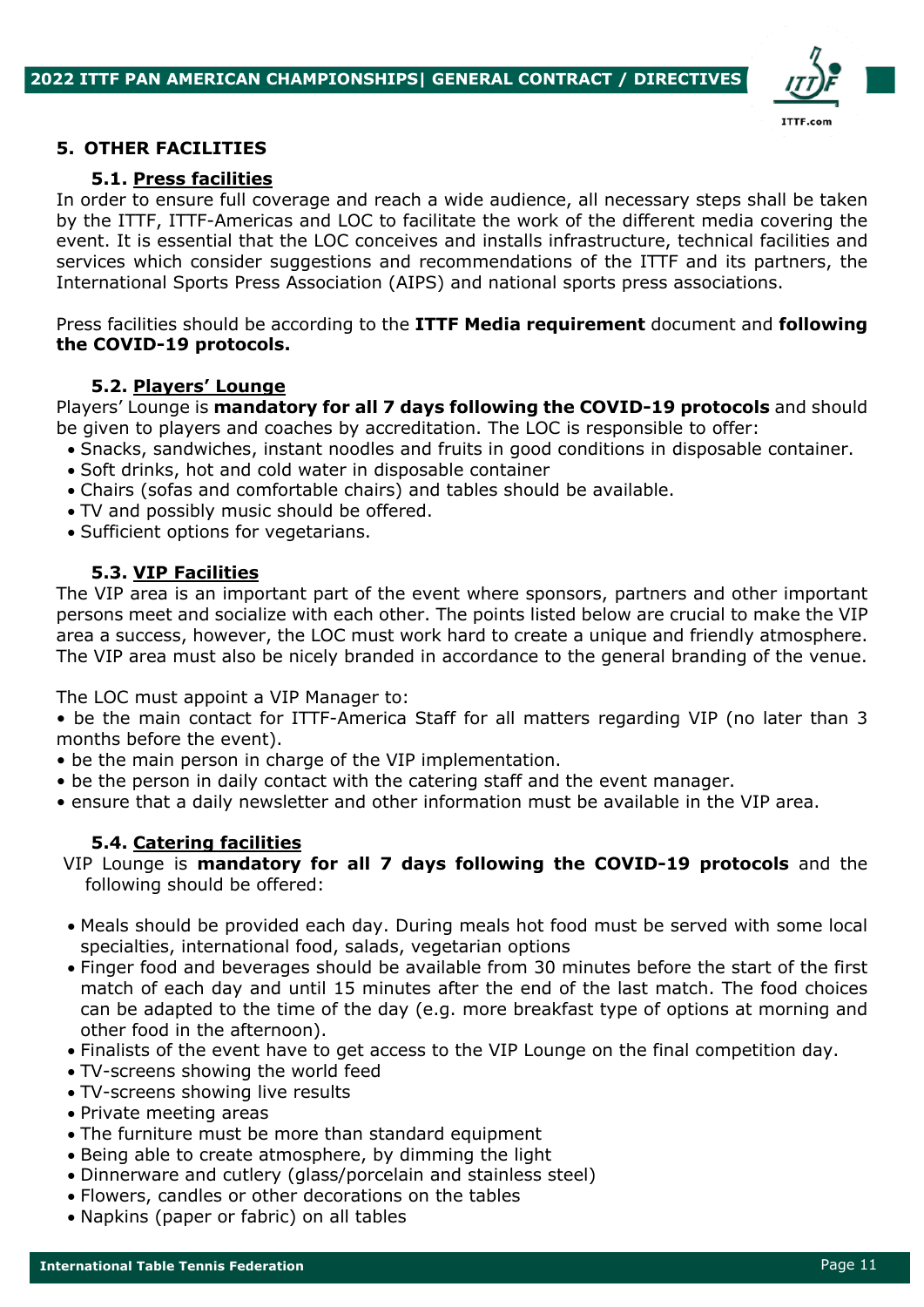

- A possibility to charge electronic devices
- The food and beverage plan must be submitted and approved by the ITTF-Americas no later than 3 months before the event.

### **5.5. Changing and Massage Rooms**

Changing rooms for men and women must be available with showers and toilets.

### **5.6. Match Officials' Lounge**

### The **LOC** is responsible **following the COVID-19 protocols** to:

- allocate 1 Match Officials' Lounge, depending on the number of umpires and the venue layout.
- equip the Match Officials' Lounge with:
	- o chairs and tables
	- o comfortable furniture, such as sofas and/or couches
	- o water (hot and cold)
	- o coffee and tea if possible
	- $\circ$  at least 30 secure lockers, which can be placed in a separate room in close proximity.

### **6. HOSPITALITY**

### **6.1. Hospitality Options**

The following options should be offered and presented in the Prospectus:

#### a. **Mandatory:**

- **Option**: Full board accommodation in the highest-level category minimum 4 stars.
- This option includes the accreditation fee and full hospitality packages (including accommodation, meals, and transport services). The packages should be at a reasonable rate. and **the levels has to be at the highest level possible in the city.**
- b. The hospitality option has to be fixed in **USD**.
- c. The prices stablished in double room is **100 USD** per day and per person

### **6.2. Hotels**

- a. The prospectus must include the **name, phone and web page** of the hotel, to be used during the competition. The hotel's category must also be indicated.
- b. Hotel cannot be changed after the Prospectus is published. Only in situations out of the control of the OC a change can be agreed, but only with the prior approval of the ITTF Pan America Competition Manager. If such change is approved, all MA(s) have to be informed individually by the OC for the change.
- c. The official hotel should not be away more than **90 minutes** by bus from an international airport.
- d. The distance between the official hotel and the venue should be maximum **30 minutes** by bus.
- e. The participants from different NA(s) cannot share room, except if 2 Associations request it to the OC this option.
- f. The full hospitality packages must be available starting 2 days before the event starts. Participants arriving earlier than 2 days must contact the LOC directly to make special arrangements.

## **6.3. Meals**

a. Meals should be available for as long as possible, but definitely for as long as the schedule obliges the players to be playing. The following meal times are **recommended**. Adjustments may be necessary to be suitable with the playing schedule.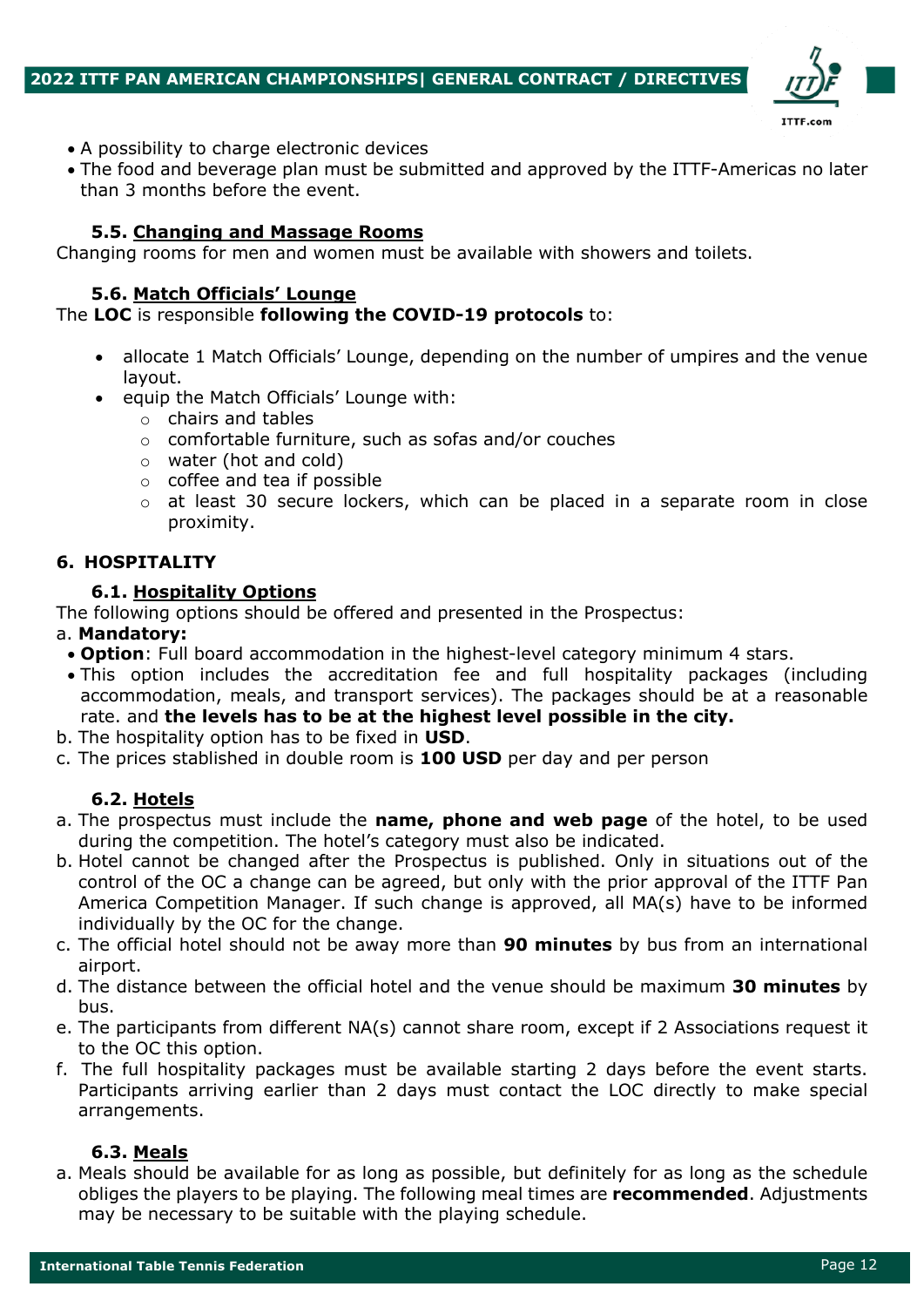

- Breakfast Buffet: 06.30 09.30
- Lunch Buffet: 11.30 15.30
- Dinner Buffet: 19.00 23.00 (or 30 minutes after the last match has finished)
- b. If the hotel is more than 20 minutes away from the venue, lunch has to be provided in the venue.

## **Important:** Check COVID-19 Protocols

### **6.4. Buffet range recommended for lunch and dinner:**

- A hot starter dish e.g. soup.
- A meat option, as main dish
- A fish dish (boneless), as main dish
- A vegetarian option, as main dish
- A side dish (e.g. pasta, rice, potato)
- Additional cooked vegetables
- Two Salads
- Two types of bread, in white and brown
- Sufficient flavorings including but not limited to olive oil, vinegar, tabasco etc.
- Minimum one cakes for desert.
- Fruits and yogurt
- Coffee and tea
- Ideally, all options are to be properly labelled, and if possible with pictograms, to identify clearly at least pork, beef and vegetarian options.

## **Important:** Check COVID-19 Protocols

## **7. TRANSPORTATION**

### **7.1. Arrival Service**

- a. Arrival service is provided only for delegations/persons requesting the Official Hospitality Package and the ITTF, ITTF-Americas, officials/staff/guests, Match Officials.
- b. The **Prospectus** should specify the type of "Arrival & Departure" service, name and standard of hotel, type of accommodation, meal service and transportation that you will provide to the participants during your event. To avoid any misunderstandings the following is expected.
- c. The teams are to be welcomed and picked-up at the nearest **international airport, train station or Bus station** that have been specified in the Prospectus.
- d. The "**Entry form"** published with the Prospectus, is to be completed by each NA specifying date and time of arrival, flight number, airline, etc. so that the OC know exactly when each NA (or individual players) arrive(s).
- e. NA(s) **not** providing to the OC the information on time, will not possible to attend the event (Check COVID-19 Protocols).
- f. Ideally the OC should have **mini vans (or buses)** to pick-up the delegations or individuals in order to provide a smooth arrival service for each delegation. This service is free of charge.
- g. It is important to minimize waiting time for delegations upon arrival. Ideally, each NA will be picked-up separately and taken directly to their hotel following the COVID-19 Protocols.
- h. Use of courtesy cars for special guest.

## **7.2. Departure Service**

a. Departure service is provided only for those delegations/persons requesting the Official Hospitality Package and the ITTF, ITTF NA and LATTU officials/staff/guests, Match Officials.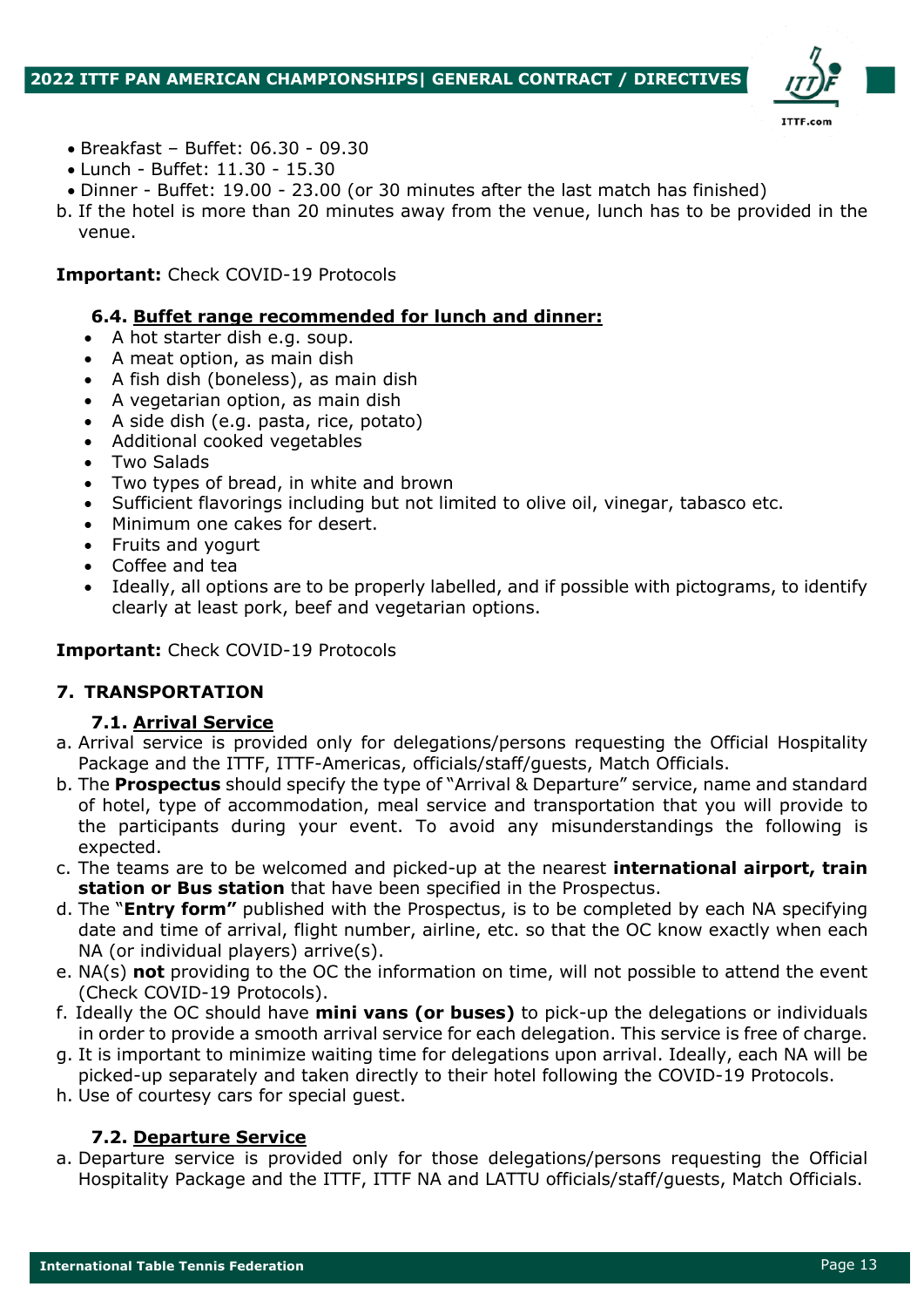

- b. This service is provided free of charge in a similar fashion as the arrival service. The "**Entry form"** has to be filled out by each MA during the event indicating departure times, flight numbers, airport, train time, etc. If this information was already provided in advance, the OC must reconfirm it in case of late changes.
- c. The LOC **have to provide** a departure service other than on the day after the conclusion of the event. It will be **recommended** to provide a departure service **during** the event for those players or delegations that may have been eliminated early from the competition.

# **7.3. Shuttle service (Hotels/Venue)**

- a. Shuttle service must be provided only for delegations/persons requesting are accommodate in the official hotels.
- b. If the distance between the hotels and the venue requires transportation, this has to be provided as frequently as possible, in order to best serve the participants.
- c. Following are the **rules & regulations** regarding transportation requirements**:** From **the hotel a shuttle** service (non-stop direct service), has to be provided to the venue.
- d. A minimum of **two (2)** transports **per hour** to and from the hotel and stadium are required and mandatory. A **bus** (transport) has to leave each hotel **every 30 minutes** and leave from the venue **every 30 minutes**.
- e. Shuttles are best carried out by **courtesy cars**, **mini-vans** and **buses.**
- f. The first transport of the day to the venue must be scheduled to leave the hotel at least 2 hours prior to first scheduled match start of the day.
- g. The last transport service should be **immediately after** the competition is completed every day. A large number of players should be expected for the first and last transport of the day. The OC should plan the number of vehicles accordingly.
- h. The transport service will have different demands during different hours during the day. "Peak" hours will be **in the morning**, when a lot of players either will go to the venue to prepare for their matches or for practice. In **late afternoon**, when the same pattern will start again, with many players preparing for the evening session and some for practice.
- i. If the "transport fleet" of vehicles consist of cars, mini buses and buses, the LOC can plan the number of vehicles and the frequency, according to the time schedule of the matches.
- j. The proposed transport schedule has to be sent in advance to the Competition Manager for approval following the COVID-19 protocols.

## **7.4. Public transport service**

Public transport service won't available (Check COVID-19 Protocols).

### **7.5. VIP-transport service**

Besides the regular shuttle service, a car pool of 3 cars, with a driver each, must be available to identified ITTF executives, officials and staff during the event. These may be needed only for short journeys a few times each day, so a suitable system must be developed. ITTF will provide the LOC with a list of all VIP pick-ups no later than two weeks before the event.

The LOC is responsible to:

• source courtesy cars from a car sponsor, or procured by the LOC, for the transportation of some of the ITTF officials and sponsors.

• allocate 2 cars with designated drivers, at all times.

• recruit drivers, who must be informed that these persons are VIPs and should have a high level of service. The drivers must also have good knowledge about the city and the routes to avoid for high traffic roads.

• allocate 1 car to be on a shared basis as needed.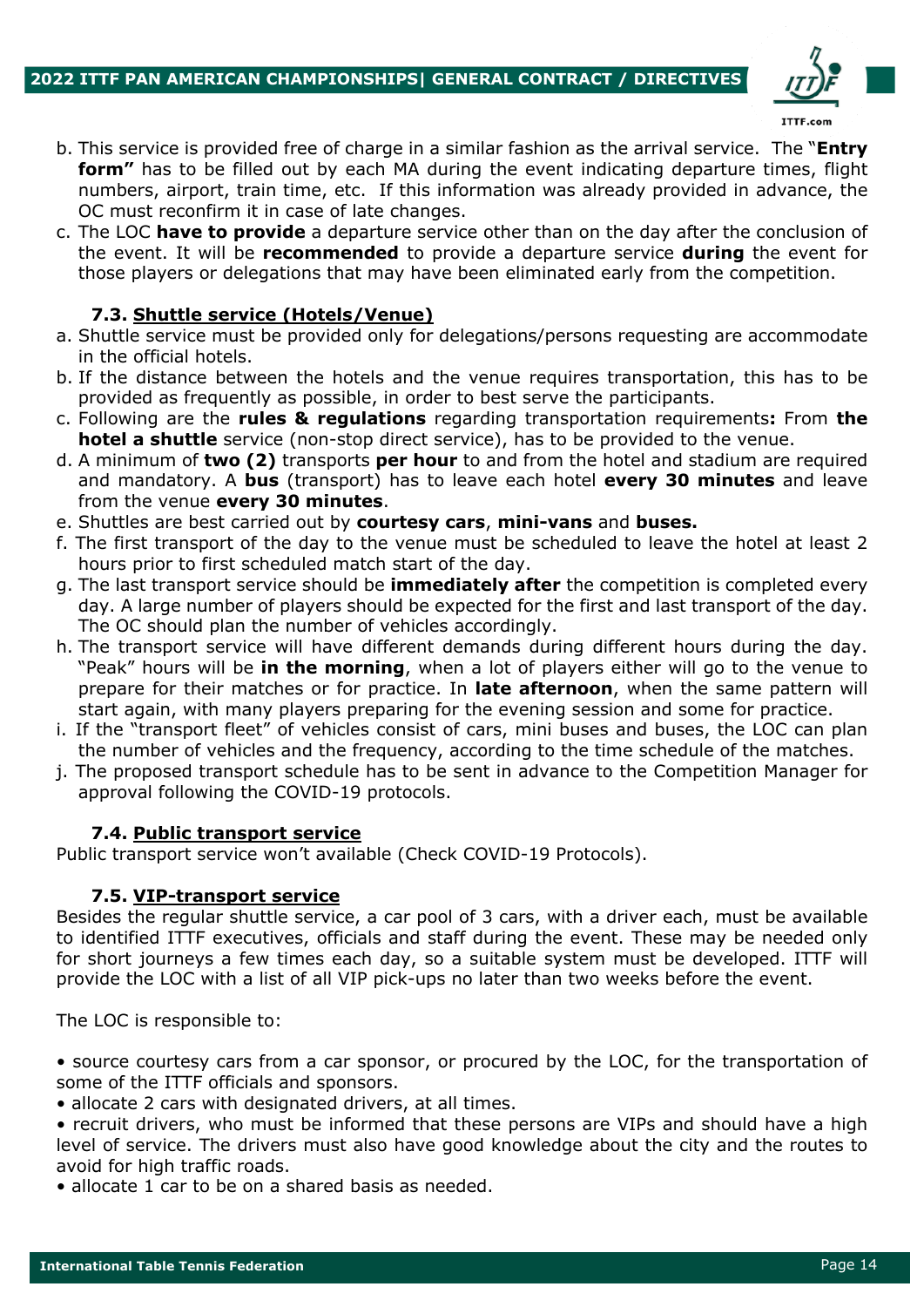

### **8. MANPOWER**

## **8.1. ITTF & ITTF-Americas Officials**

The ITTF & ITTF-Americas have a full-time working Competition Manager, whose main responsibility is to implement the ITTF Pan American Directives. In particular the ITTF Competition Manager:

- a. Is the official representative of the ITTF and ITTF-Americas Executive Committee and has the final authority in all matters relating to the agreement. In cases of disputes, the Competition Manager may over-rule the Referee and/or the Tournament Director. However, in matters regarding the interpretation of the rules and racket control outcome the Referee's decision will be final. The Competition Manager has **no authority** to over-rule the Referee in **rules matters** such as interpretation of rules, disqualification of player etc. The referee also has full authority in terms of umpires and other assistant personnel.
- b. Will work closely with the Referee in the tournament, in all "technical" matters of the event such as:
	- Entries, seeding and draw.
	- Time schedule (in both structure and detail).
	- Table number allocation for each round.
	- Sponsorship implementation in coordination with ITTF Pan American Staff and ITTF.
	- TV-production and coordination of matches for the same.
- c. Will prepare an evaluation report of the event. This report will form the basis of the decision to be included in future Pan American events and will form the basis of the percentage of the ITTF Contribution what will be finally decided by the ITTF Marketing Director the ITTF Competition Director and together with the ITTF CEO and Competition Director what will be paid to the OC after the conclusion of the event.

## **8.2. Hospitality of ITTF Officials**

The LOC has to provide:

- a. free hospitality in at least 4 star Hotel (full board including accommodation and 3 meals) to the ITTF Pan America Competition Manager (or a designated official), who will arrive three (3) days before the start of the event, (free and full internet in the Hotel). **Internet access has to be provided free of charge in both the sport hall and the hotel to the ITTF Competition Manager**
- b. free hospitality in at least 4 star Hotel (full board including accommodation and 3 meals) to the ITTF President or his appointee, ITTF-Americas or his appointee from one day before until the end of the event. Authorities should confirm the attendance at least 15 days prior to the event.
- c. free hospitality in at least 4 star Hotel (full board including accommodation and 3 meals) from two days before until the end of the event to the ITTF Staff and ITTF-Americas staff attending the event, up to maximum 6 persons
- d. free hospitality in at least 4 star Hotel (full board including accommodation and 3 meals) from one day before until the end of the event to the representing of the Major Sponsor attending the event, up to maximum 4 persons.
- e. free hospitality in at least 4 star Hotel to ITTF officials attending the event (referees and umpires).
- f. ITTF additional number of rooms, as requested, in the ITTF Official hotel or other Event Official hotels, for a discounted rate of maximum 75% of the official hospitality rate(s).
- g. Umpires and Major Sponsor attending the event will receive accommodation of double occupancy, the others persons will receive singles rooms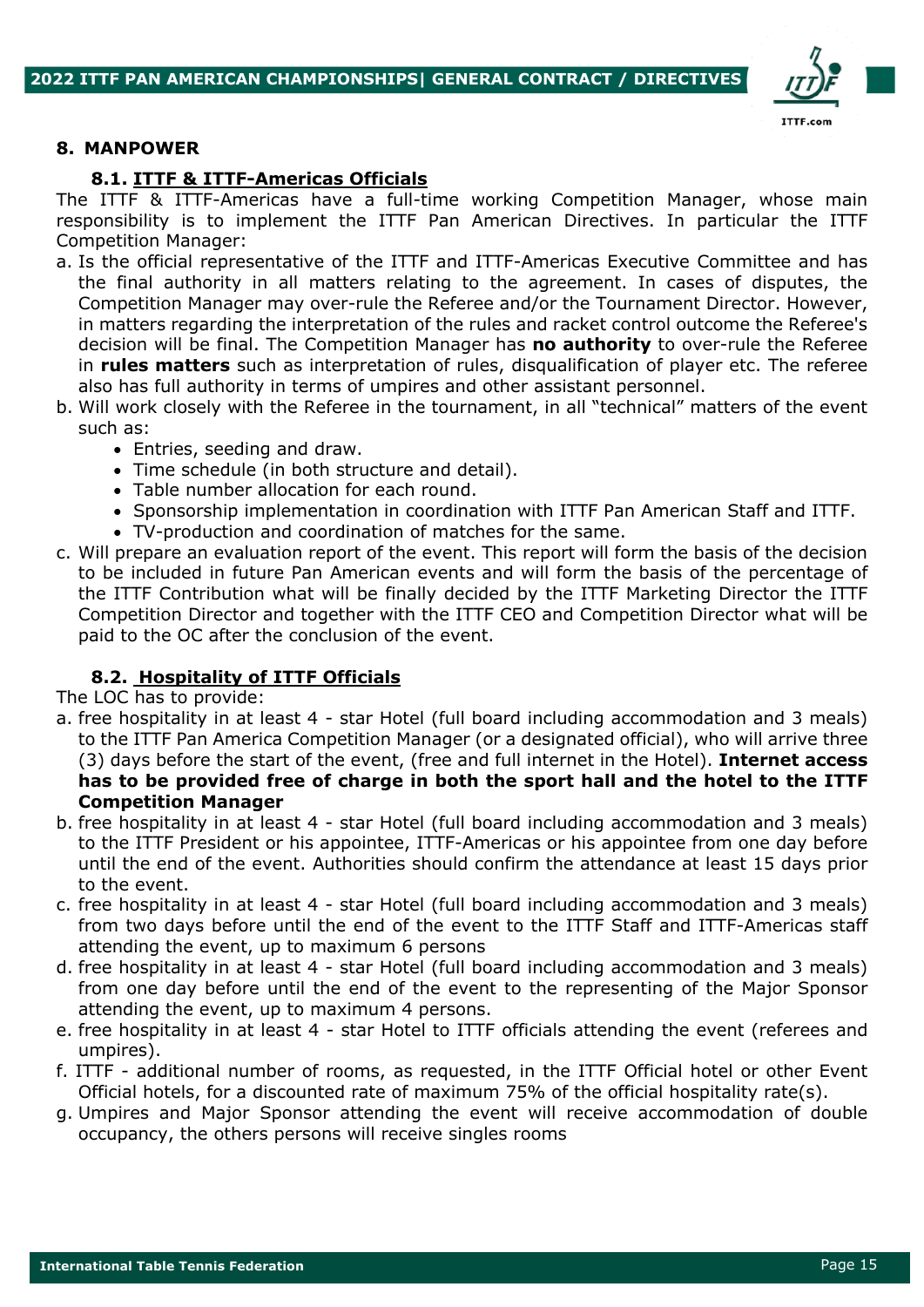

## **8.3 Tournament Director**

The OC must appoint a **Tournament Director** for the event, to be the liaison between the ITTF Competition Department, ITTF Pan Am Competition Manager and the OC, for all matters concerning your event. In particular, the Tournament Director has to maintain contact with:

- a. The ITTF Competition Department through the ITTF Pan Am Competition Manager and the Competition Manager on duty, for the implementation of the event on-site and all matters relating to draws, seeding, time schedules and any matter regarding the « Field of Play » inside the venue. The final time schedule of the Pan American Championships needs approval of the ITTF Director of Competitions or the ITTF Pan America Competition Manager before it can be published.
- b. The "ITTF Umpires and Referees Committee" approve the Referee and Deputy Referees and to open invitation for foreign International Umpires.
- c. The ITTF Pan American Staff and ITTF to implement the sponsorship and TV-rights related to the event.

## **8.4 Announcer (MC)**

The LOC will appoint a **professional announcer (MC)**, to work according to the **"Sport Presentation Guidelines"**. This is an obligation.

## **8.5 Press Officer**

A **Press officer** should be appointed to:

- take care of all matters in regard to media and communications.
- coordinate the Press Accreditations procedures, from application to accreditation
- communicate with the International Press.
- maintain a working relationship with the ITTF Pan America Promotions Manager and the ITTF Publication Editor.
- communicate with the ITTF in regard to the media facilities.
- implement the requirements of the **"ITTF Media Guidelines"** document.

The name and contact of the Press Officer have to be communicated with the ITTF 3 months before the event.

This person must know the COVID-19 protocols

## **8.6 Photographer**

The OC must appoint a **professional photographer**, to work according to the **"ITTF Event Photography Requirements"**.

- The rights of these photos will be owned by the ITTF and the photos may be used by the ITTF free of charge for any further agreements between ITTF and other agencies (for example Reuters).
- Furthermore, a set of high-resolution photos (min. 300 dpi) be provided free of charge to the ITTF per day as a minimum of 100 photos, from 1 day before of the competition.

## **8.7 Match Officials**

- d. **Referee team** should be consisted of:
- 1.- (1) International Referee
- 2.- (1) International Deputy Referee
- 3.- (1) National Home Referee

### Appointment of Referee Team:

• Minimum one of the three should be from a foreign NA.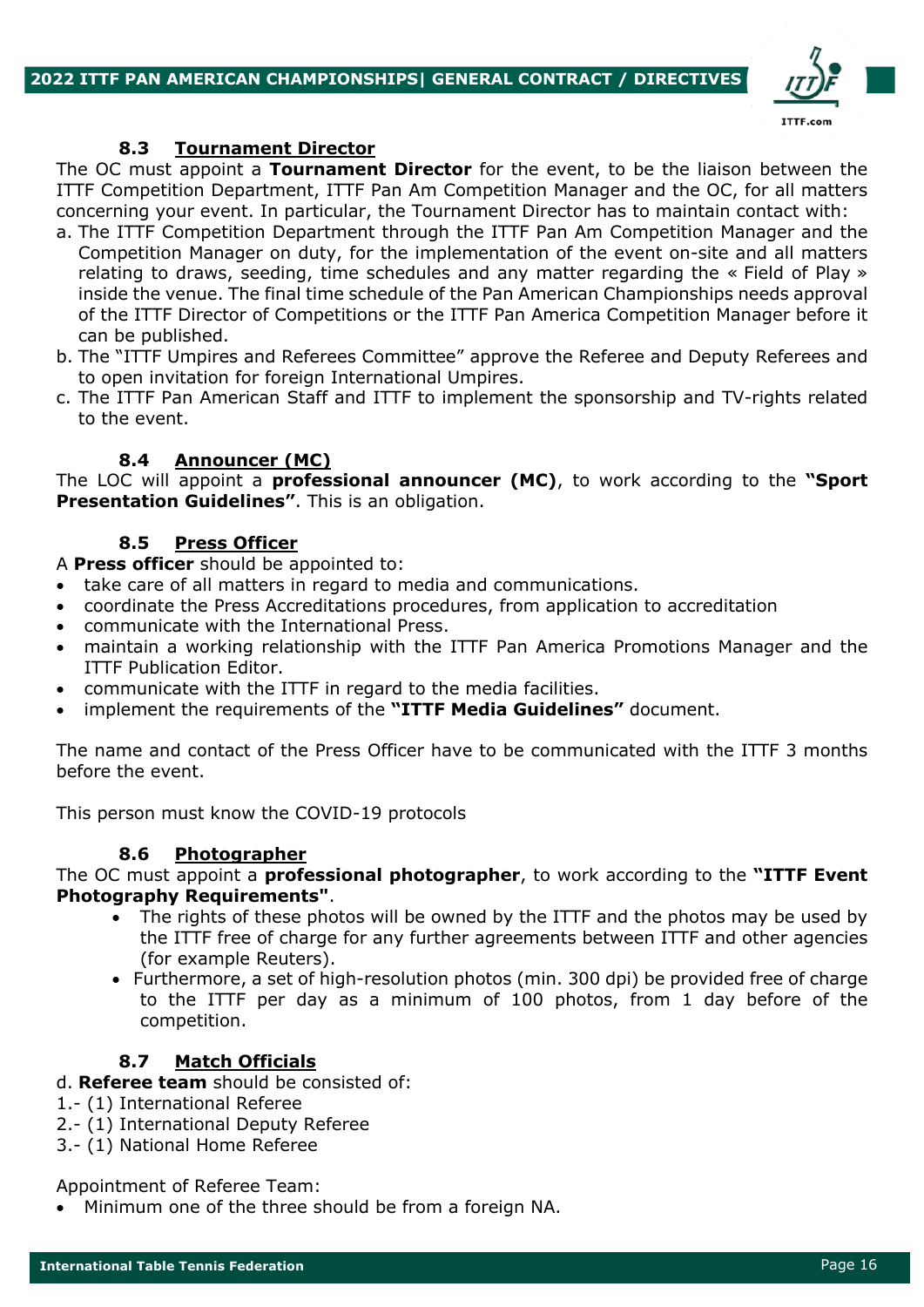

- The ITTF-Americas has to propose the nomination of the Referee and the Deputy Referees, according to the ITTF Directives for Match Officials (ITTF Handbook), to the ITTF Umpires & Referees Committee for approval.
- The Host Association has to pay the lowest cost reasonable economy airfare of the Referee and Deputy Referees according to the **"Directives for Match Officials"** (ITTF Handbook).
- The host Association has to provide free hospitality in a single room to each member of Referee Team.

### **Please read carefully the new regulations for ITTF Sanctioned Events in the latest Directives for Match Officials – ITTF Handbook. The Host will pay the lowest cost reasonable economy airfare of the referee and deputy referees, one of whom will act as racket testing coordinator.**

## e. **Umpires**

- Umpires' invitation has to be open according to the ITTF Directives for Match Officials.
- Sufficient number of umpires has to be available based on the number of tables used, Number of table  $X$  3 + 4.
- All matches have to be officiated by at least one International Umpire, and as of the start of the main event, each match must be officiated by 2 umpires of which at least one is an International Umpire.
- At least 25% of the umpires shall be International Umpires from foreign  $MA(s)$ .
- The host Association has to provide free hospitality to all invited foreign umpires and Referees and they shall get daily allowance according to the **"Directives for Match Officials" (ITTF Handbook).**

## **8.8 Staff and Volunteers**

The OC must employee the right number of employees and engage sufficient number of volunteers for a smooth preparation and implementation of the event in each area, all volunteers must provide a negative PCR test at least four (4) days before.

### **8.9 Ball Boys**

It is compulsory for the main draw of the Team and singles events, implement ball boys at the main tables (minimum 4 tables), the organizing committee must provide to the volunteers with the appropriate clothing and other equipment used for this function, all volunteers must provide a negative PCR test at least four (4) days before.

### **8.10 Led Surround**

It is compulsory to implement electronic surround (led surround) as minimum in one side in the main table (show court) from the beginning of the competition. The size will be 8 meters long by 1 meter high.

## **9. FUNCTIONS/SERVICES**

## **9.1. Racket Control**

- a. The LOC agrees to provide the facilities and facilitate the conduct of Racket Testing (including VOC tests) during the Pan American event according to the ITTF Racket Control requirement document.
- b. VOC, Thickness and Flatness tests have to be done with equipment provided and delivered by the ITTF. If official Racket Control is not planned by ITTF the OC should not organize.
- c. The coordination and organization of the racket testing is delegated by the Referee, preferably to one of the Deputy Referees, who will also arrive two (2) days before the start of the event.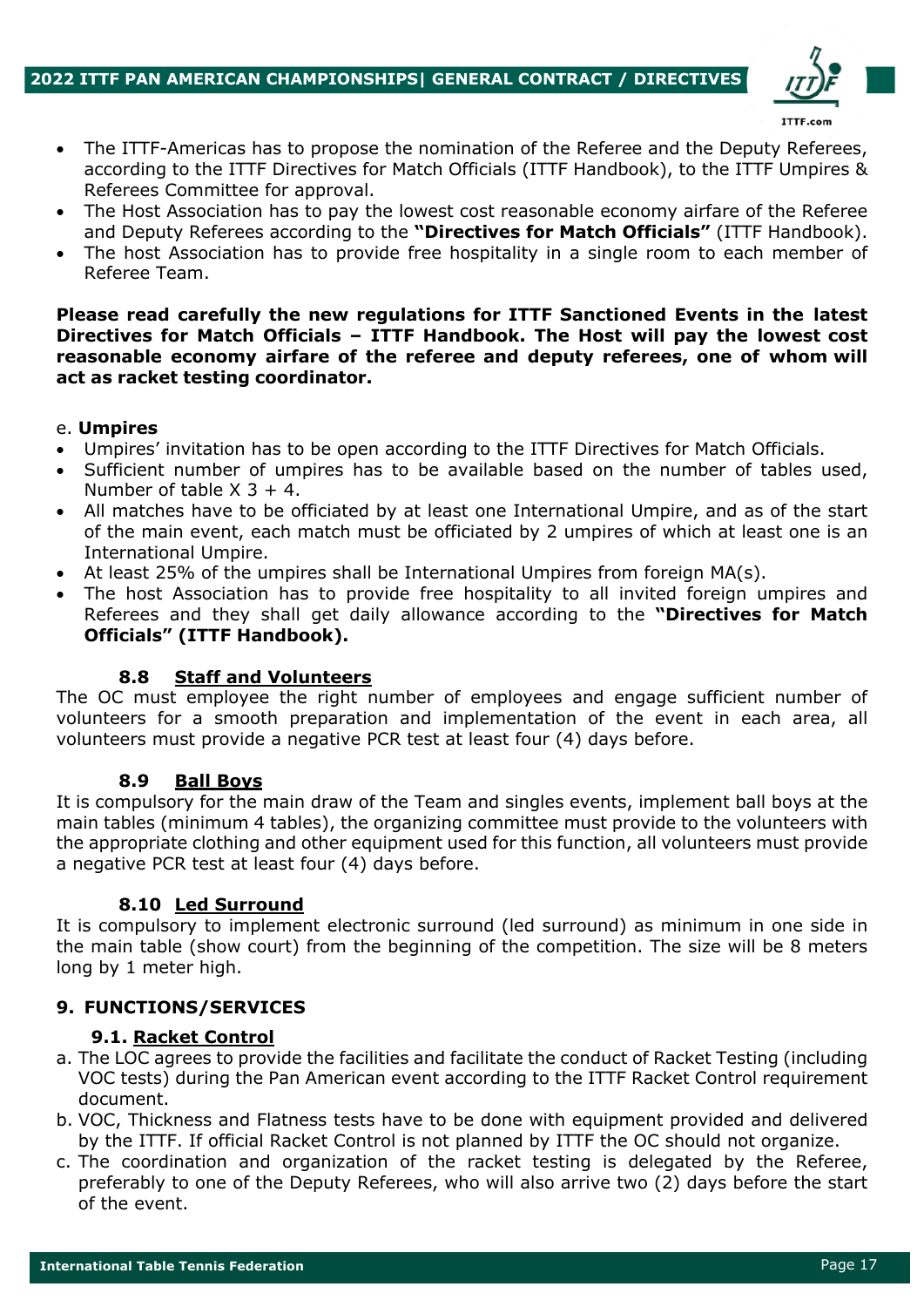

More information: https://www.ittf.com/wp-content/uploads/2016/09/RC\_Requirements.pdf

### **VOC testing room**

- a space of about 30 m2
- overall well-lit  $+60$  W table lamp
- opening window or ventilated but no air-streams
- room-temperature between 20ºC and 25ºC (never more)
- 230V plug
- locker of about 0.25m2 with key
- locking door with key
- photocopier
- internet connection
- at least one computer
- 3-6 tables 120 x 80cm and 6-12 chairs
- 1 cupboard for rackets, which have been tested and will be picked up by players later
- office material (e.g. pens, paper, highlighter etc.)
- 1 small bin, 1 large bin

## **9.2. Call area:**

Room size and equipment:

- Minimum 130 m2 for a tournament with a maximum 8 competition tables
- Well lit
- 230V plug
- Locker of about 0.25m2 with key
- Internet connection
- 2 tables 120 x 80cm per 8 competition tables
- 1 table tennis table per 8 competition tables for ball selection
- Depending on the system:
	- Use of one match ball: boxes for 3 balls: 3 per competition table
	- Multi-ball system: baskets for 30 balls: 2 per competition table
- 1 cupboard for rackets, which have been tested and will be collected by players later
- 3 clipboards per competition table
- Office material (e.g., pens, paper, highlighter etc.)
- 2 large bins

### **Important:** Check COVID-19 Protocols

## **9.3. Doping Control**

- a. Doping Control may be conducted at ITTF Pan American Events.
- b. The ITTF and the LOC will conduct Anti-Doping tests, in accordance with the ITTF and World Anti-Doping Agency (WADA) regulations and the policies of the Host Country's Government.
- c. Min.6 doping controls shall be carried out by the OC at their own costs at particular events, based on case-by-case agreement with ITTF.
- d. The standard doping control station must have 3 different sections, preferably interlinked, but ensuring privacy and confidentiality for the sample collection procedure. The whole doping control station must be located in a secure part of the hall, with lockable doors and if possible, no windows at all, so that only authorized and accredited people have access to it.

The LOC is responsible to ensure that the following requirements are met:

A waiting room: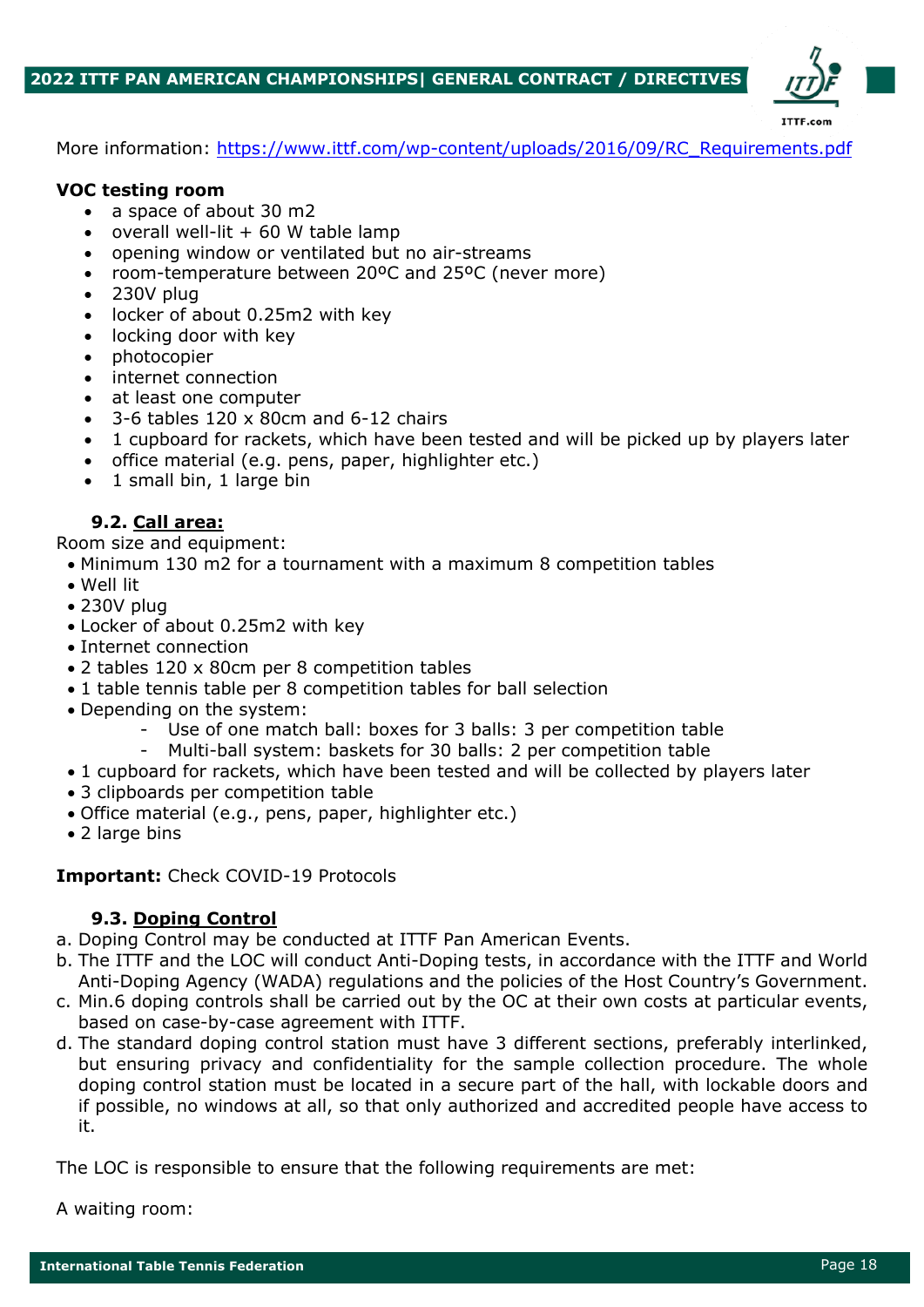

- Which should be large enough to cater for several players at the same time (up to 6) + 1 accompanying persons (coach, manager, doctor, interpreter) for each player. Therefore, the following is required:
- enough chairs for all players and accompanying persons
- a TV-screen showing matches in progress
- journals or magazines
- a medium size refrigerator containing closed/sealed bottles of authorised beverages (water, soft drinks, and if possible alcohol-free beer) as well as the same type and number of beverages must be available at ambient temperature (not in the fridge)
- a table and 2 chairs at the entry for the list which all persons entering the waiting room need to complete on entry and exit
- only authorized people will have access to the waiting room.
- A medical room, which is the "doping control room", with:
	- $\circ$  1 large table and at least 4 chairs (doping control officer, ITTF representative, player, accompanying person)
	- $\circ$  1 large bin with black bags
	- o tissues (Kleenex)
	- o 1 secure refrigerator to store the urine samples before sending them to the laboratory. If the samples have to stay inside the fridge at least one night, the fridge needs to be closed either with a key or with a chain and the key given to the ITTF representative.
	- o a lockable cupboard for the personal valuable items for the doping control officers.
	- o all the official materials needed for the sampling collection (on a second table, or better, a second secure cabinet). These materials will be provided by the NADO and the DCOs together with the different official forms used in doping control.

## **Important:** Check COVID-19 Protocols

# **9.4. Results Service**

### **9.4.1 Internet**

The LOC is responsible to ensure the following:

- Internet connection is available in all venue(s), according to the specifications provided by the ITTF no later than three (3) months before the event.
- Internet connection is provided in public areas so that spectators, exhibitors and another public can easily access if is possible.
- Minimum 12 dedicated Internet Lines are provided, with a total bandwidth of 100 Mbps.
- The following dedicated internet lines must be provided:
	- ITTF RMS (main control desk): cable
	- ITTF Competition Team (all control desks): cable + wi-fi
	- ITTF Live Streaming (all venues): cable
	- ITTF Media (press tribune): cable
	- Press Center: cable + wi-fi
	- Media (media tribune): cable + wi-fi
	- Participants (all areas): wi-fi
	- Officials (all related areas): wi-fi
	- Minimum 3 other lines, in case of additional venue(s).
	- All wi-fi connections are secured with different passwords.
	- Confirm with the ITTF each dedicated internet-line bandwidth (Mbps) and the final number of cables per line.

## **9.4.2 Results Management System (RMS)**

The event will be managed with the ITTF RMS on site, presented in English. The LOC is responsible to: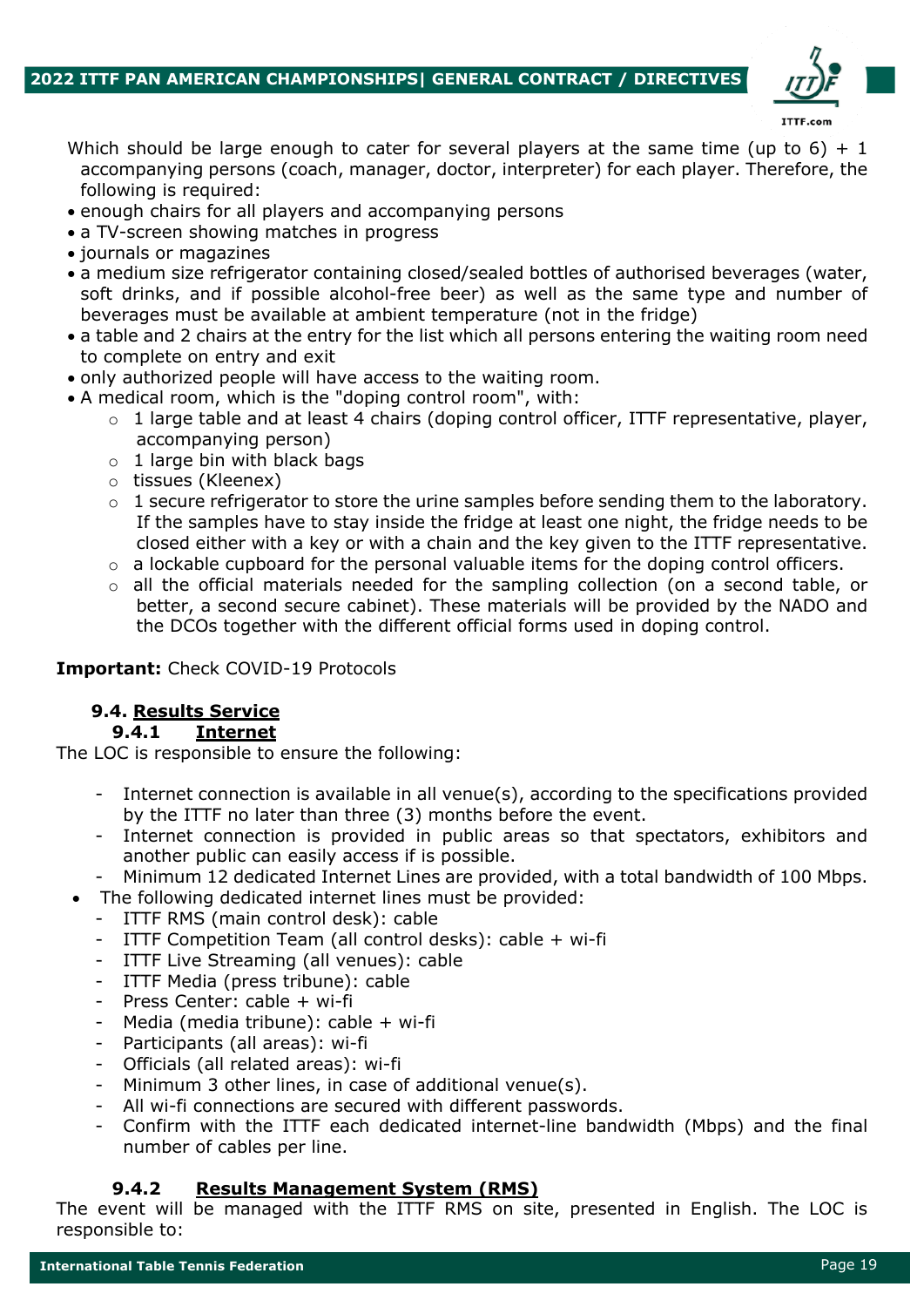### **2022 ITTF PAN AMERICAN CHAMPIONSHIPS| GENERAL CONTRACT / DIRECTIVES**



- to cooperate and give all technical and human assistance to set-up and run the RMS.
- appoint a Result Manager to be in charge of the result system.
- appoint a Technical person, who must be available at the venue, in case of urgent or unexpected IT/LOC related issues.
- help in ensuring the quality of results delivery by providing all network set-ups under the supervision of the ITTF.
- provide and install all necessary LAN cables, switches, routers, access points, splitters, power supply or other suitable systems during the venue installation.
- ensure that in case of having more than one venue, not connected to each other, all necessary equipment and services needed to establish a VPN connection between those venues, must be prepared in advance.
- coordinate with ITTF the provision for screens and stands, depending on the sponsorship agreements.
- provide sufficient number of volunteers for the ITTF Event Management and to help with Live Scoring, under the control of the ITTF Competition Department.
- ensure the venue plans are confirmed, so that the ITTF Staff can prepare exact diagrams and numbers.
- provide results service regularly and frequently, ideally detailed result sheets should be printed after each round or at least after each block of matches is played. Before printing and distribution, the results sheets have to be checked and validated by the ITTF Competition Department.
- have at minimum a big video display (LED preferred) and electronic information displays with player information must be available in all competition halls. The information will be displayed in English (provided by the ITTF). In case of using the local language, it is up to the LOC to provide the content.
- ensure that public announcements may complement the visual information. There will be public speakers in the competition halls making announcements in English and in local language.
- Secure a number of TV screens showing live results (content by ITTF) to be placed in strategic areas including, but not limited to, the press center, the VIP area, the ITTF Administration, the players' lounge, etc.
- secure a number of TV screens showing the draws for each event (content by ITTF) should be placed in an area (or areas) in view of the public, the participants, the officials and the VIP.

The ITTF is responsible to:

- provide the software and specific hardware (touchpads is are available, Raspberry PI, servers etc.).
- coordinate with LOC the final arrangements for the hardware details (cabling, number of TV Screens etc.).
- ensure regular results' service will be provided through the ITTF.com event page, where anyone can check and follow the up to date results.
- ensure that the electronic displays at each competition table will show both results and players information.

## **9.4.3. Services to ITTF Pan Am Staff**

- To guarantee the above-mentioned exposure, the Competition Manager and the Result Service responsible person should have a location in the sport hall that allows them to comfortably follow all the tables and if not possible at least the "center courts".
- Two **computers** and a **laser printer** should be ready in that place for the use of both Competition Manager and Results Service.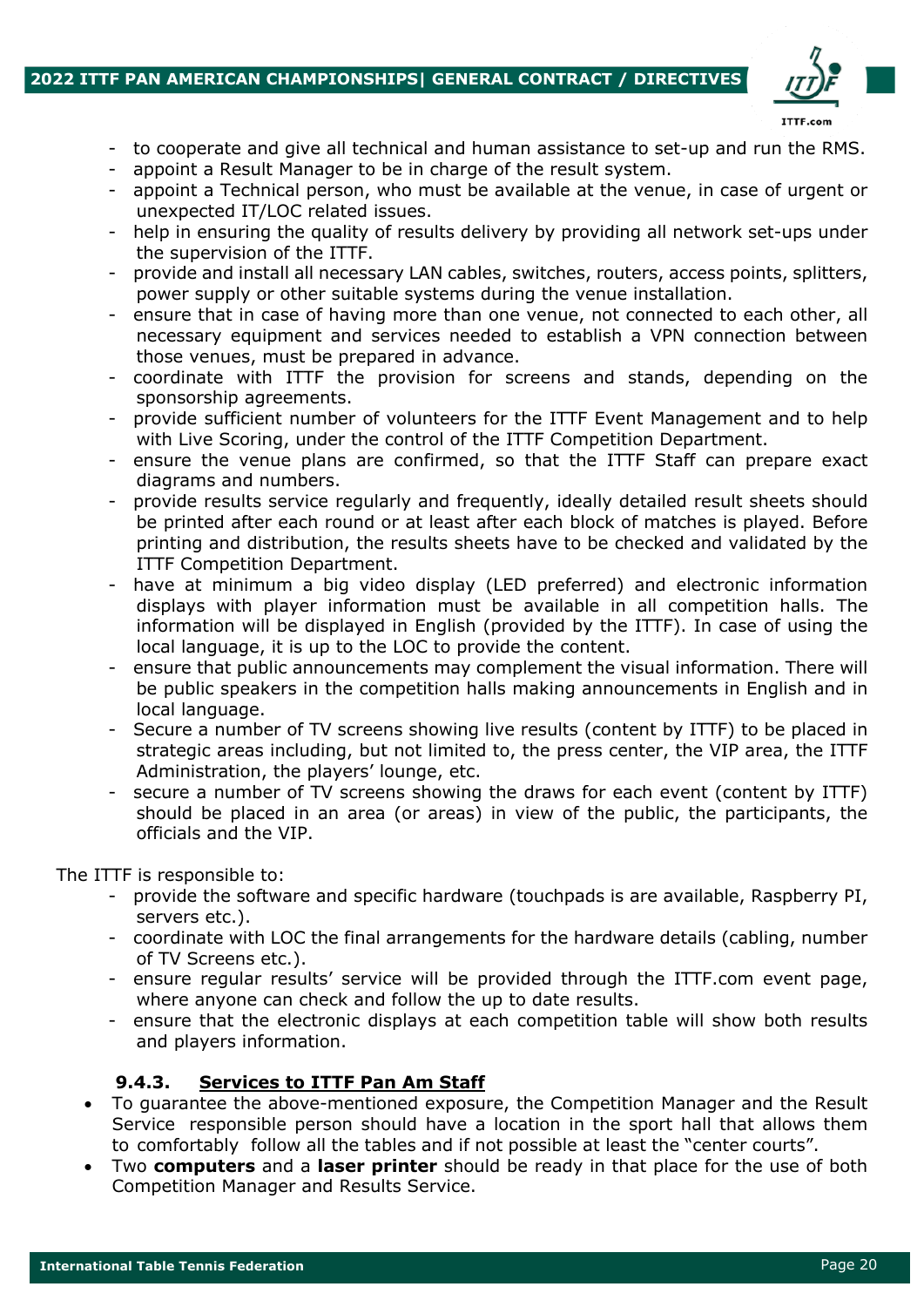

• A data-show (beamer/LCD projector) is to be provided for the purpose of the presentation of the draws. Tournament Director and Competition Manager will agree on the ideal location to perform the draws.

# **9.5. Medical and Ancillary Services**

A medical service must be available for players, officials and spectators in the venue for the duration of the event including:

- Car in case of emergency: an additional car or van should always be available in cases of emergency (hospitalization, last minute pick-ups or deliveries, emergency contact between hotel and venue, etc.)
- Ambulance, which should be available during training and competition days with all necessary emergency equipment and personnel.
- Medical doctor/s, who should be on site at all times with all necessary equipment.
- First-aid (emergency) personnel, for emergency incidents.
- 1 Physiotherapist, who should be available for all players.
- AED (electronic heart starter).
- Head of medical (in charge for Hygienic guidelines implementation)

Medical personnel are appropriately qualified. Cooperation between medical personnel appointed by the Organizing Committee and the delegations' medical personnel.

The LOC must appoint a Head of medical (in charge for Hygienic guidelines implementation) COVID Protocols.

# **10. PLAYERS' OTHER OBLIGATIONS**

Players or Team who finish among the top **four (4)** positions have an **obligation** to attend the award ceremony in **sport clothing** including **sports shoes**. Team who do not fulfil this obligation will lose **position** and the **medal** in the event.

Players must have their **names printed** on the back of their shirts from the beginning of the Tournament. **Players or Team** who do not fulfill this obligation **will be disqualified**. There is no warning or sanction imposed for clothing failure. In **Team events** players can't wear shirts and shorts from different brand, design and colour. However, and only if an organizer has secured a sponsor for this purpose, back numbers can be used from the beginning of the event till the TV production starts. As soon as the TV production starts, back numbers are NO longer allowed.

# **11. TV PRODUCTION/LIVE STREAMING**

The OC is responsible to make arrangements for:

a. **TV Production** (with one international feed available)

- ITTF Pan American Championships: Minimum 2 days (mandatory).
	- Men's and Women's Teams final stage (including Awarding Ceremonies) and,
	- Men's and Women's Singles Quarter Finals, Semifinals and Finals (including Awarding Ceremonies) if is required.
- b. **Live Streaming** for all days (mandatory)

c. **local live coverage**, as many hours as possible

More details about TV Production and itTV streaming can be found in the **"TV/itTV Production Guidelines & TV Graphics"** document.

• A dedicated 20 megabits SDSL line for uploading the matches to the ITTF Youtube Channel (20 MB upload and 20 Mb download) if requested by the ITTF.